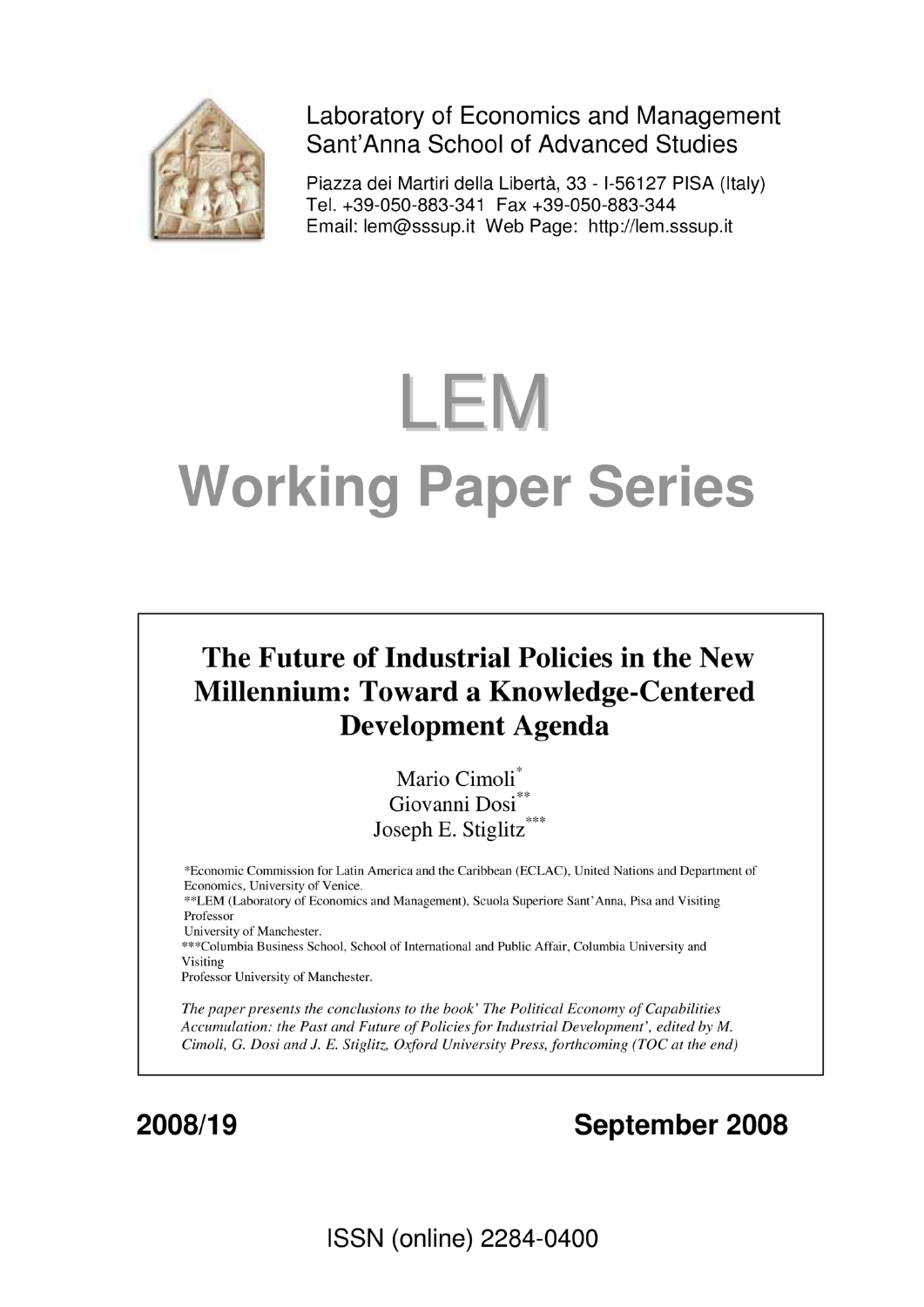## **Abstract**

The paper presents the conclusions to the book *The Political Economy of Capabilities Accumulation: the Past and Future of Policies for Industrial Development*, edited by M. Cimoli, G. Dosi and J. E. Stiglitz, Oxford University Press, forthcoming.

While it is futile to search for any 'magic policy recipe' automatically yielding industrialization, the contributions to the book, we argue, do indeed help in identifying some basic ingredients and principles that successful policy arrangements historically had and have in common.

In this concluding chapter we spell out some of them. They include:

(i) an 'emulation philosophy' vis-à-vis the most promising technological paradigms; (ii) various measures safeguarding the possibility of 'infant industry learning', involving also the purposeful 'distortion' of market signals as they come from the international arena; (iii) explicit policies of capability-building directed both at education and training but also at nurturing and shaping specific corporate actors;

(iv) a 'political economy of rent-management' favourable to learning and industrialization, while curbing the exploitation of monopolist positions;

(v) measures aimed to foster and exploit a weak Intellectual Property Rights regime, especially with respect to the companies of the developed world;

(vi) strategies aimed at avoiding the 'natural resource course';

(vii) 'virtuous' complementarities between industrial policies and macroeconomic management.

Further the chapter discusses the opportunities and constraints associated with the current regimes of trade and IPR governance and puts forward some basic building blocks of a proposed new pro-developmental consensus fostering knowledge accumulation and industrialization in catching-up countries.

#### Keywords:

Development, Industrial Policies, Knowledge Accumulation, Catching-up, New International Consensus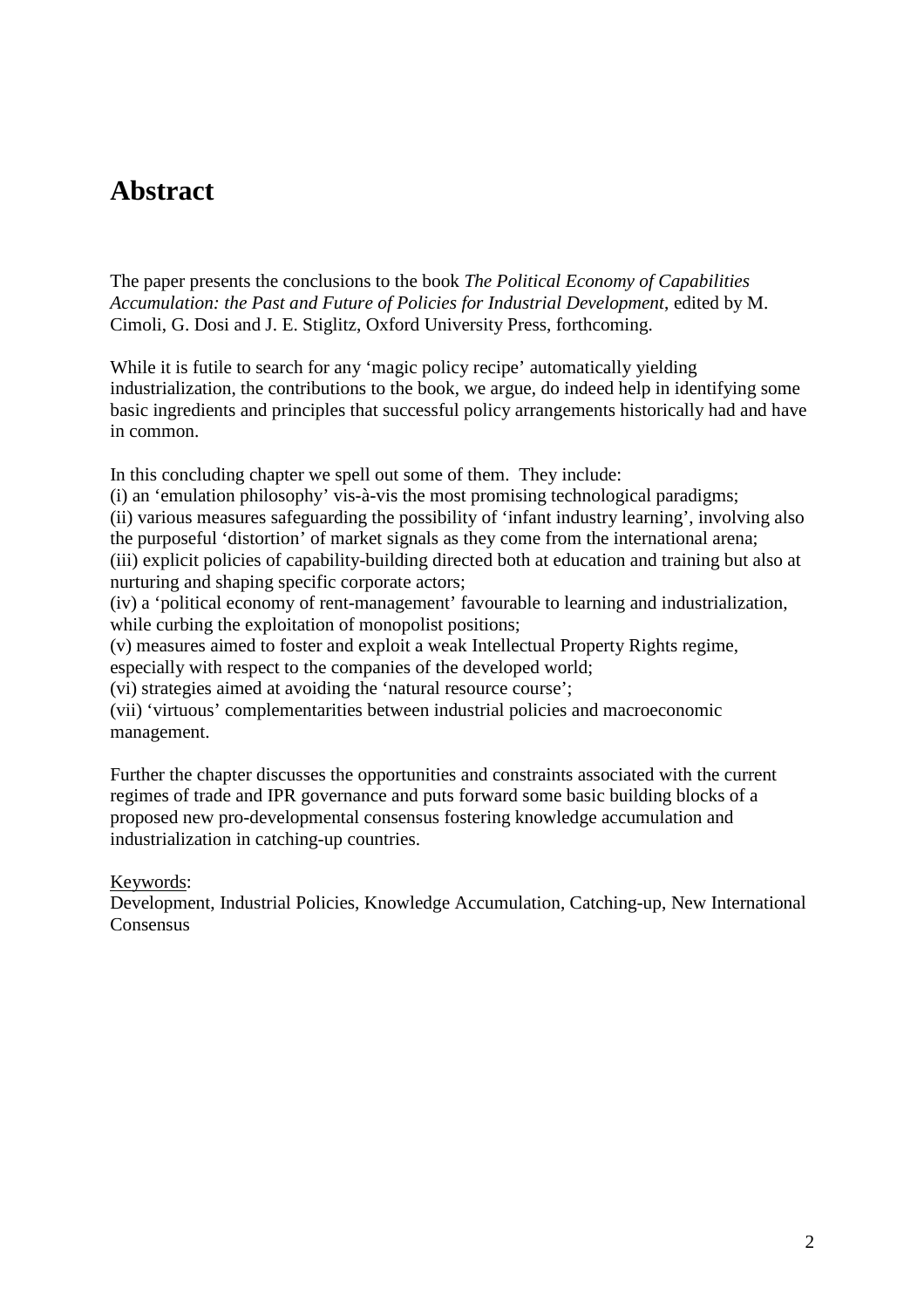## **The Future of Industrial Policies in the New Millennium: Toward a Knowledge-Centered Development Agenda**

Mario Cimoli \*

Giovanni Dosi \*\*

and

Joseph E. Stiglitz \*\*\*

<sup>\*</sup> Economic Commission for Latin America and the Caribbean (ECLAC), United Nations and Department of Economics, University of Venice

<sup>\*\*</sup> LEM (Laboratory of Economics and Management), Scuola Superiore Sant'Anna, Pisa and Visiting Professor University of Manchester

<sup>\*\*\*</sup> Columbia Business School, School of International and Public Affair, Columbia University and Visiting Professor University of Manchester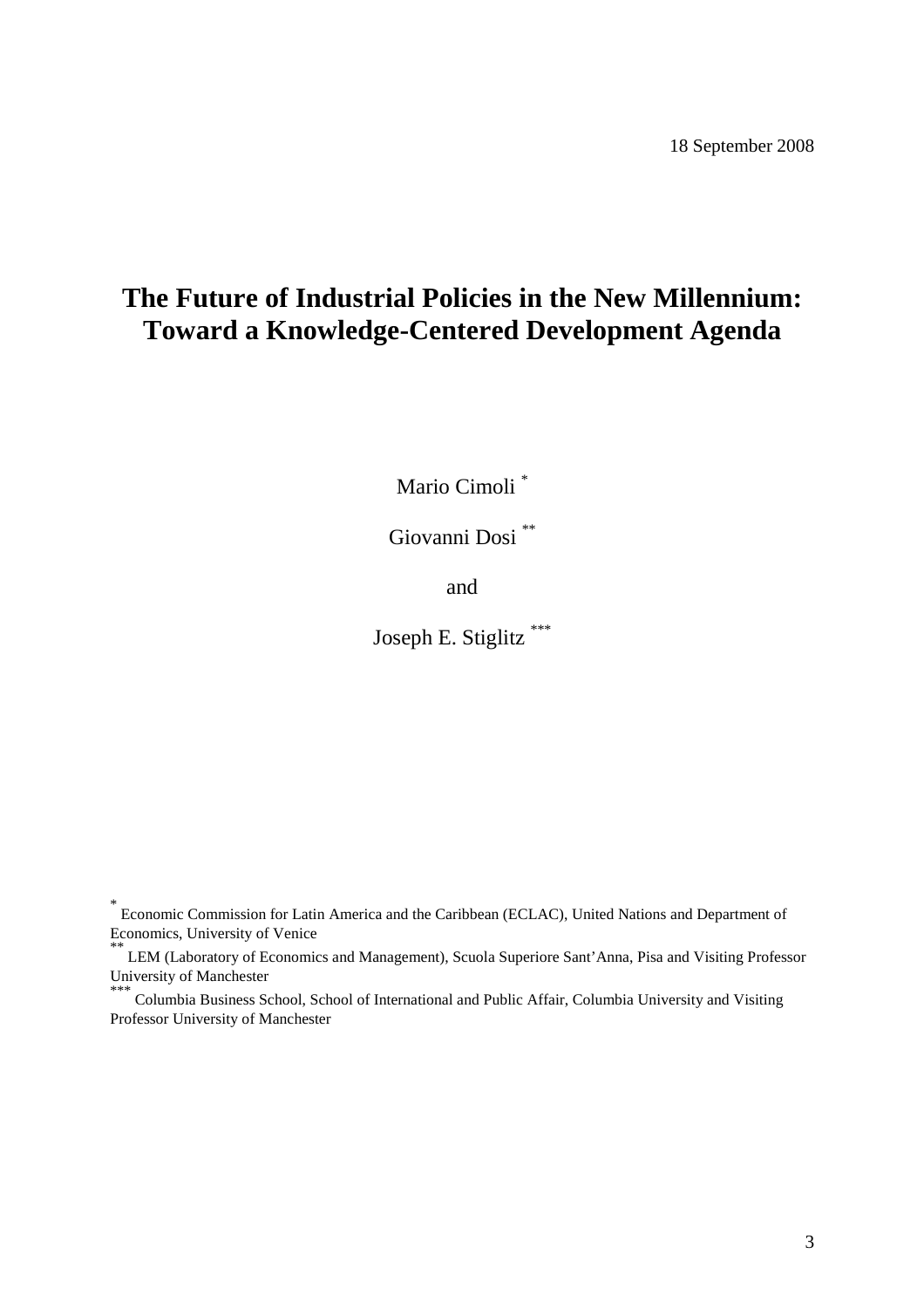A major thread running through this book has concerned the conditions hindering or fostering the process of knowledge accumulation and its effective economic exploitation, and the role in all that of policies and institution-building along the *great transformation* toward an industrial economy.

Some chapters have taken a centennial comparative perspective, other have investigated the experience of specific countries or the impact of specific policies. All add to the understanding of the mosaic of ingredients and processes which drive industrial catch-up.

Indeed, many lessons can be usefully drawn from the ways by which 'the West grew rich' (paraphrasing Rosenberg and Birdzell (1987)), including of course the package of policy instruments which allowed Western Europe, North America, Japan, and – more recently – a few developing countries to get out of the poverty trap and join the club of increasingly wealthy exploiters of new technologies.

The lessons from the past, however, are useful in so far as they apply also to the future. Hence, the normative conclusions of this book have to start with some words on the possible discontinuities that 'globalization' (with the meanings that one has tried to clarify in the chapter by Castaldi et al.) has implied vis-à-vis previous development patterns. In particular, what about the millenarist notion according to which discretionary industrial, technology, and trade policies *might have been necessary* in a world of nation states which constrained the full display of 'market forces', but are redundant or harmful nowadays? In fact, the evidence we review in more detail in Castaldi et al., above, and in Stiglitz (2006), suggests that the secular divergences in technological capabilities, growth rates, levels of per capita income (across and within countries), have continued, if not increased, under the last decades of globalization. Countries differ – possibly even more so than in the past – in their capabilities of absorption of production technologies and product design capabilities developed in 'frontier' countries. If anything has changed, it is that under multiple forms of localized increasing returns, greater degrees of international integration fostered by globalization – when left to themselves – may well lead to phenomena of increasing national and international differentiation with selfreinforcement and lock-in onto particular production activities, specialisation patterns and technological capabilities (or lack of them). Globalization is by itself no recipe for some sort of natural catch-up in technological capabilities and for easy convergence in incomes. On the contrary, more interdependent economies are likely to require *more* and *more sophisticated* measures of policy intervention by the weaker countries. It was already so when Hamilton was trying to design an industrialization strategy for the new-born United States in a world of British-dominated 'globalization', and it continues to be so nowadays.

Moreover, yet other aspects of unbridled 'globalization' which cannot be discussed at length here, add to the demands for policy governance. So, as we comment in Stiglitz (2006), in the new millennium, and in the last part of the previous one, income distribution has dramatically changed against wages and in favour of profits, with 59% of the world population living in countries with increasing inequality, while only 5% living in countries with increasing equality (ILO (2004), Cornia et al. (2003)). Further, 'globalization' has favoured the transformation of employment in both developed and developing countries working against organised labour and against employment guarantees; it has made acute the conflict between the requirements of 'international competitiveness' and social norms (e.g. on work safety, working hours, environmental protection, child labour, etc.); is has brought pressure on national government to dismantle social welfare system in countries which have them and against their establishment in countries which do not have them yet; and it has made harder to impose fiscal levies on 'mobile factors' – i.e. capital – as compared to 'immobile' ones – i.e. labour (on all these points, more in Stiglitz (2002) and (2006) and Rodrick (1997)).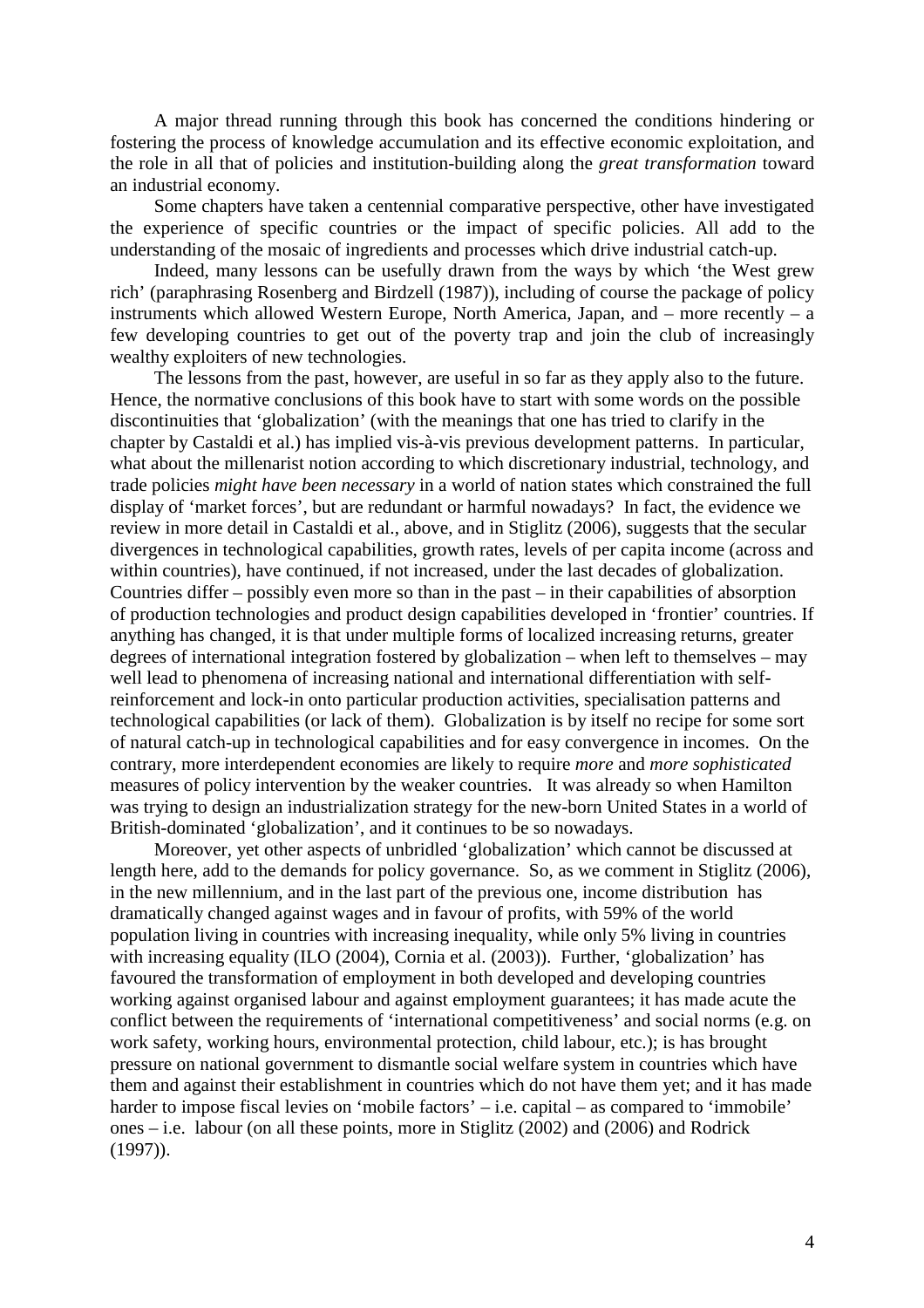Of course, the urgency to govern these consequences of the contemporary regime of international economic and political relations complement the more specifically 'developmental' reasons motivating industrialization policies. Concerning the latter, while the basic historical lessons, to repeat, continue to hold, the political and ideological context has indeed changed, entailing also the actual *or perceived* disempowerment of national or even supranational institutions (such as the European Union) of many of the policy instruments which historically allowed the governance of the political economy of industrial development. Needless to say, also the mechanisms and degrees of disempowerment are different across the world: in some cases, as mentioned in other chapters, it is an item of packages imposed at gun-point from the outside, in other (even less justifiable!) cases, it is a self-inflicted hardship paddled by 'market talibans'. Indeed, there is nothing new in the fact that countries, that have been successful in reaching the technological and income frontier, next tend to 'kick away the ladder' (Chang (2002) and Reinert (2007)) which allowed them to get there in the first place, and rebuild a free-market virginity. What is specific of this globalization wave is the formation of an increasingly 'globalized' ruling class, often with a degree in economics obtained in Anglo-Saxon countries (generally the USA) taking home also policy medicines which frequently the country of origin itself finds too unpalatable to swallow.

However, such disruptive sides of the current globalization mode luckily are short of the point of no return. Fortunately, policy making continues to have a lot of unexploited degrees of freedom, and in different ways this applies from Brasilia to Brussels to Washington. As the orgy of market fanaticism is wearing out, finally hit by the evidence of its failure, the book comes at a high time of renewed reflection and tries to offer a fresh look at the policies and institutions fostering technological and organizational learning and industrialization across and within countries.

In fact, most of the chapters discuss an extensive empirical evidence on development seen as a process that links micro learning dynamics, economy-wide accumulation of technological capabilities and industrial development. Different learning patterns and different national 'political economies' yield of course different patterns of industrialization. However, it happens that all the countries which are nowadays developed undertook indeed relatively high degrees of intervention to support the accumulation of technological capabilities and the transformation of their organization of production especially in the early period of industrialization.

We have emphasized from the start of this book the futility of the search of any 'magic bullet' driving industrialization. The process of accumulation of technological and organizational capabilities does play a crucial role – as highlighted by many contributions to this volume – but such process has to be matched, first, by a congruent 'political economy' offering incentive structures conducive to 'learning-based' rent-seeking while curbing rentseeking *tout court*, and, second, by a congruent macroeconomic management. By the same token, it is futile to search for any 'magic policy recipe' automatically yielding industrialization and catching-up.

However, as one is able to identify some regularities in the ingredients and processes driving industrialization, so one can trace some basic ingredients and principles that *successful* policy arrangements historically had and have in common. Le us spell out some of them.

#### **Emulation and, sometimes, leapfrogging as a general principle inspiring policies**

Emulation – we borrow the term from Reinert, above – is the purposeful effort of imitation of 'frontier' technologies and production activities irrespectively of the incumbent profile of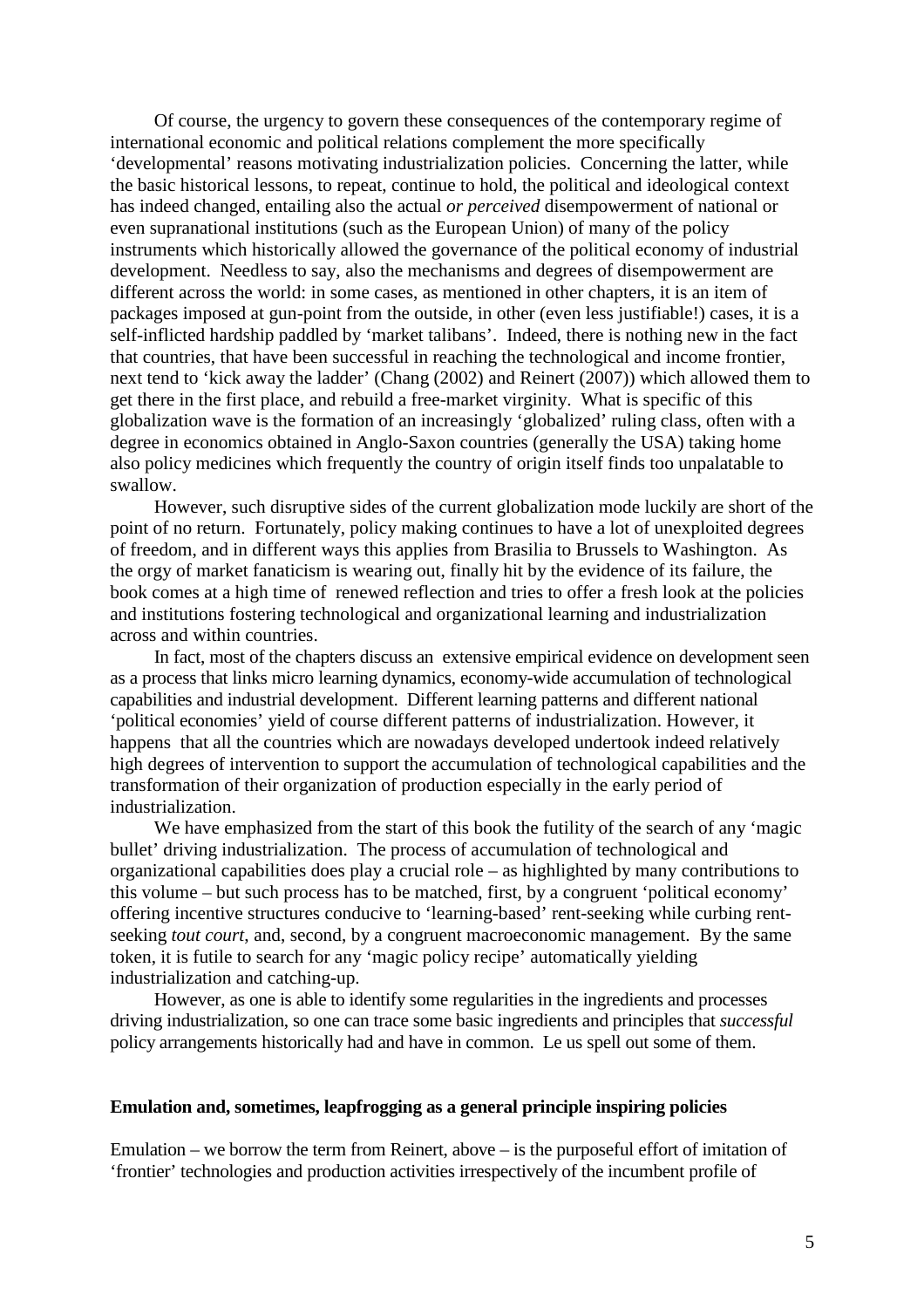'comparative advantages'. It often involves explicit public policies aimed at 'doing what rich countries are doing' in terms of production profile of the economy and it always involves microeconomic efforts – on the part of individuals and, more so, firms – to learn how to do things others in frontier countries are already able to do. It is a familiar story over the last three centuries. It dates back at least to the case of England vis-à-vis the Low Countries in the period preceding the Industrial Revolution, and it applies all the way to the contemporary Chinese industrialization.

Emulation concerns primarily - as it ought to – products and processes based on new technological paradigms. In one epoch it meant mechanized textile production and the construction of the related machines. Later it was steel production, electricity based products and machinery, and internal combustion engines. Nowadays it has to do first of all with information and telecommunication technologies.

In fact, it sometimes happened that catching-up countries not only emulated the leading ones, but 'leapfrogged' in some of the newest most promising technologies. It happened in the 19<sup>th</sup> century United States and Germany which forged ahead of England in electromechanical engineering, consumer durables, synthetic chemistry.

But why should everyone emulate frontier technologies in the first place, rather than being guided by one's own 'comparative advantages'? Or, as the skeptics often put it, isn't it absurd to suggest that everybody should specialize in ICT production?

This very question, in our view, reveals a dangerous albeit widespread confusion between absolute and comparative advantages (more in Dosi, Pavitt and Soete (1990)). Typically, relatively backward economies display an *absolute disadvantage in everything*, that is they are less efficient in the production of every commodity, and in fact the disadvantage in many commodities is likely to be infinite in the sense that they are not able to produce them at all. Catching-up entails closing the gap in production knowledge and learning how to produce novel goods (which at the beginning are generally novel only for the catching-up country, even if 'old' for the world). This is particularly important with respect to new technological paradigms because such technologies are most often *general purpose*: they influence directly or indirectly most production activities. For example, it was so in the past (and it continues to be so nowadays) in the case of mechanical engineering and electricity as it is today the case of ICT technologies.

Moreover, goods and pieces of equipment based on the new technological paradigms generally entail higher elasticity of demand and richer opportunities for further technological advance (cf. Dosi, Pavitt and Soete (1990) and the chapters by Castaldi et al. and Cimoli et al.). Hence emulation of frontier countries in these activities implies, other things being equal, higher growth possibilities and a greater potential for productivity growth and, eventually, domestic product innovation.

The issue of *comparative* advantage is a quite distinct one. The point is made also in Reinert's chapter. It is trivially true that any economy has comparative advantages in something or other. So, when comparing an advanced ICT economy and a stone-age one, it is straightforward that the latter is likely to have a 'comparative advantage' in stone-intensive products! However, the distribution of the overall ('world') income between the two depends in the first place on the magnitude of absolute advantages (i.e. seen the other way round of the *technological gaps*) between the two economies. Learning and catching-up affect precisely the profile of such advantages/gaps. In the process, changing comparative advantages are only the byproduct of the different rates at which learning occurs in different activities.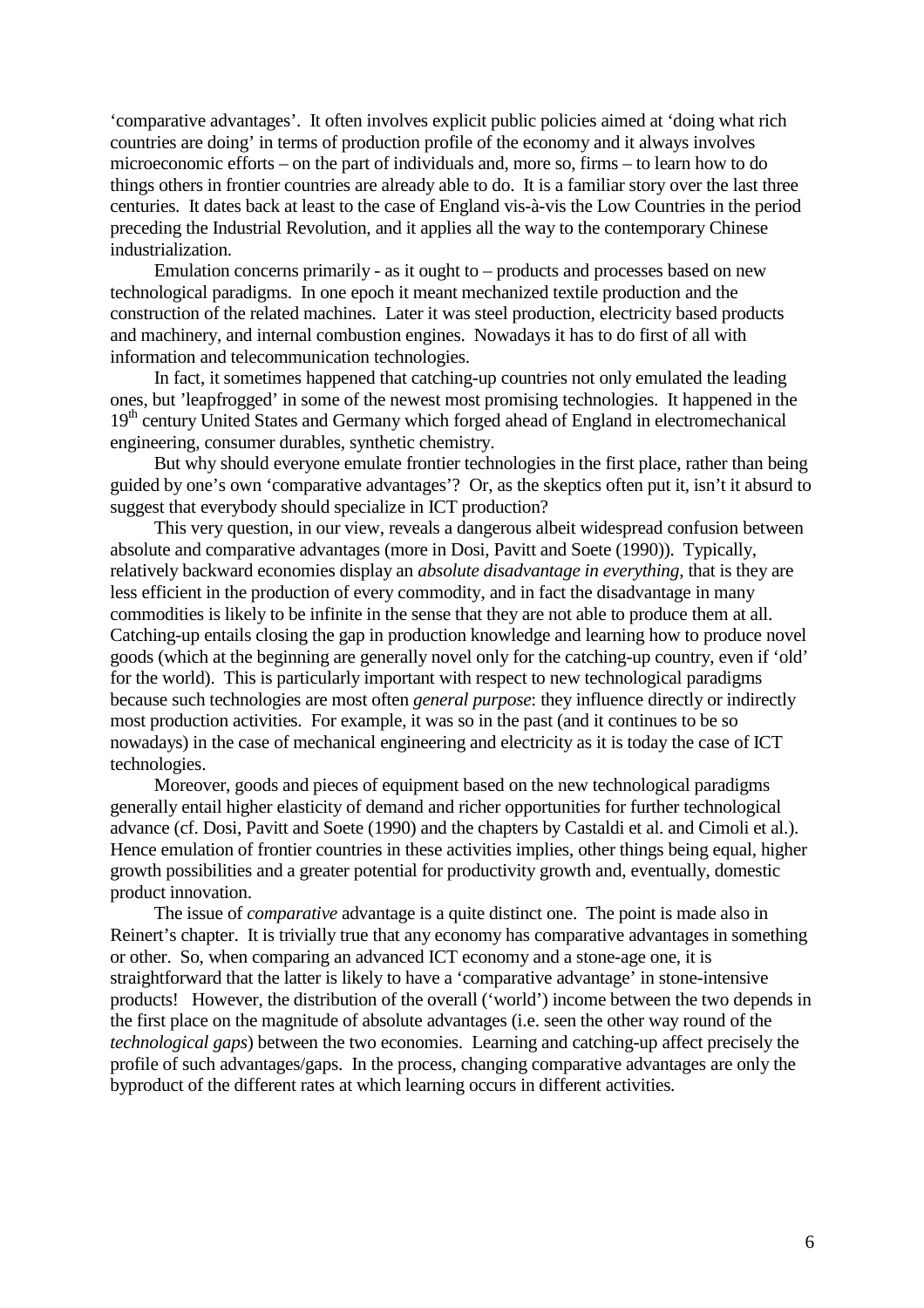## **The complementarity between technological learning and the development of production capacity**

We have already emphasized above (cf. the chapter by Cimoli et al.) the difference between technological knowledge and sheer information, bearing important implications in terms of 'stickiness' and difficulty in the transmission of the former – embodied as it generally is into specific people, organizations and local networks. A consequence is also that learning rarely occurs so to speak, 'off line', especially in the initial phases of industrialization. Rather it goes together with the acquisition of production equipment, and with the efforts of learning how to use it and how to adapt it to local conditions (more in Bell and Pavitt, 1993). In turn, this goes hand in hand with the training of workers and engineers and the formation of managers capable of efficiently running complex organizations. These are also the reasons why it dangerous to see industrialization – even in its early stages - simply as a matter of "diffusion" : the adoption and use of equipment also when acquired "turn key " from abroad, and more so when the technologies are in the form of "blueprints" or licenses require a lot of local painstaking learning efforts.

Of course, no policy maker is in the position to fine tune the details of the production activities and together of the patterns of learning which the economy has to exploit. Such details of the actual dynamics depend a good deal on the details of corporate strategies and, why not, on chance. So, just to give an example, there was no way that the Korean policy makers could know, or even less 'plan', say, a learning push in semiconductors memories rather than microprocessors. However policy making ought to be acutely aware of the fact that future capabilities build upon, refine and modify incumbent ones: hence the policy goal of building *good path-dependencies* (the point resonates with a similar advice by Hausmann and Rodrick (2006) when addressing the patterns of product diversification along the development process).

Moreover two fundamental caveats must be kept in mind.

First, a useful distinction can be made between *production capacity -* covering the knowledge and organizational routines apt to run, repair, incrementally improve existing equipment and products –, and *technological capabilities* - involving the skills, knowledge and organizational routines needed to manage and generate technical change (Bell and Pavitt (1993), p. 163).It increasingly happens that the kinds of activities which foster the accumulation of the latter, increasingly involving specialized R&D laboratories, design offices, production engineering departments, etc. . Second, and relatedly, "while various forms of 'doing ' are central to technological accumulation, learning should not be seen simply as a doing-based process that yields additional knowledge simply as the by-product of activities undertakes with other objectives. It may need to be undertaken as a costly, explicit activity in its own right: various forms of technological training and deliberately managed experience accumulation" (*ibid*. p.179) Interestingly, the transition from the production capacity phase to the technological capabilities phase has been managed superbly well by countries like Korea and Taiwan and it is where, on the contrary, most Latin American countries got stuck.

#### **The necessity of nurturing infant industries**

Consider again the caricature of a stone-age economy and an ICT economy, and allow them to interact. Two properties are quite straightforward. First, the patterns of economic signals will be quite biased in favor of stone-intensive product in one country, and ICT-intensive in the other (i.e. precisely their current 'comparative advantages'). Hence if the former wants to enter the ICT age has to purposefully *distort market signals* as they come from international exchanges (on the assumption that there are some: it could well be that the ICT economy is unwilling to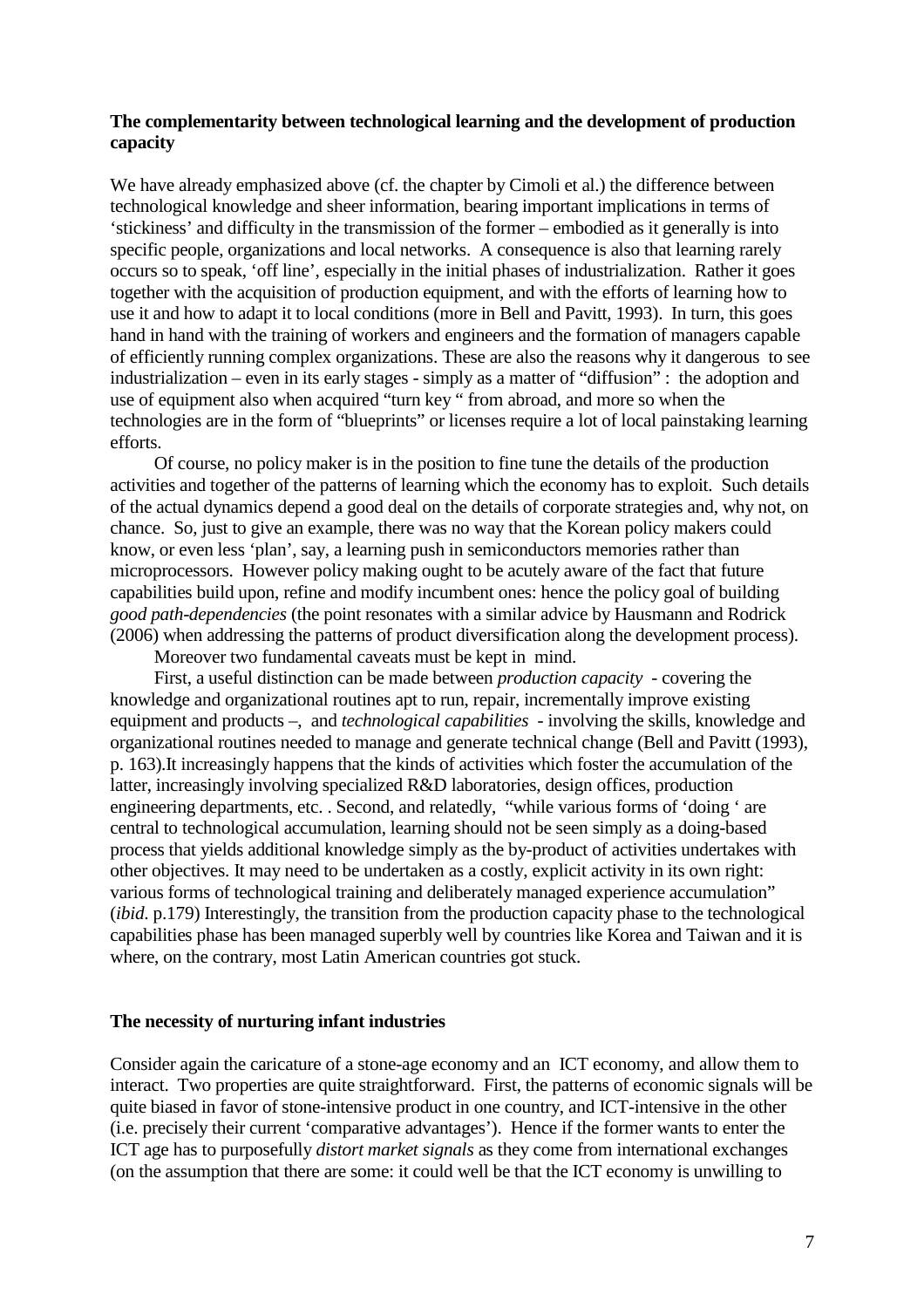absorb any stone product!). Second, it is quite unlikely that the stone producers even under the 'right' kind of signal, will be able to instantly acquire the knowledge to produce competitively ICT products.

Certainly, all individuals take a long time to learn new skills. Turning violinists into football players and vice versa is rather hard, if at all possible. And, even more so, this applies to organizations and organization-building. Even when the transformations are possible, they require time, nurturing and care. If a newly born violinist, ex-football player, is made to compete with professional violinists, he will make a fool of himself. If a catching-up company is suddenly made to compete with the world leaders it will most likely disappear. Often, it is already a daunting task to learn how to make – no matter how inefficiently – a product which might indeed be rather standard in technologically more sophisticated economies: demanding also competitive efficiency is alike asking the violinist to run the 100 meters in around ten seconds after some quick training rounds.

Safeguarding the possibility of learning, is indeed the first basic pillar of the *infant industry logic*.

On the incentive side, to repeat, market signals left to themselves are often not enough and indeed frequently *discourage* the accumulation of technological capabilities in so far as they ought to occur in activities currently displaying significant comparative *disadvantages* and thus also unfavourable current profitabilities. Incidentally note, also, that the existence of financial markets are meagre instruments, if at all, for translating a future and uncertain potential for learning into current investment decisions (more in Stiglitz (1994)). Thus, there are also sound learning-related reasons why the historical evidence shows that, just prior to industrial catching-up, average industrial import tariffs are relatively low; they rise rapidly in the catching-up phase, and they fall after a mature industrialization. Indeed, it is during the catching-up phase that the requirement of distorting (international) market signals is more acute, precisely because there are young and still relatively fragile learning infants. Before there are no infants to speak of. After, there are adults able to swim into the wild international ocean by themselves.

Some decades ago, there was the old adagio 'what is good for General Motors is good for the United States'. Turning it upside down, the developmental policy heuristics is 'let us make "good" (that is viable, and in the future, profitable) for, Toyota, Sony, etc., and later Samsung, Lenovo, etc. what is good for Japan, Korea, China, etc.'. Doing that, however, does not involve only ' signal distortion'. As many of the Latin American experiences have shown, this is far from enough. Partly it has to do with the fact that many forms of protection entail the *possibility* of learning but not, in the language of Khan and Blankenburg (above), the 'compulsion' to innovate as distinct from the sheer incentive to just exploit a monopoly rent, no matter how inefficient and lazy is the potential 'learner' (more on this below). Partly, it has to do with the *conditions of capabilities accumulation and the characteristics of the actors involved* .

After all, even under the best intentions and incentives, our violinist not only will take time to learn but will be able to develop his/her football skills only in a team. In turn, most often, the team will not be the making of sheer self-organization, especially when production entails relatively complex products, as it usually does. At the same time, violin players might not be the best candidate to football playing, irrespectively of the incentive structure. Out of metaphor, and contrary to the 'De Soto conjecture', industrialization might have rather little to do with the sheer award of property rights and with the establishment of firms as legal entities (cf. Hobday and Perini, above). Of course, the legal context does matter and is likely to be a conducive condition (even if cases like China show the possibility of a fast take-off even under a regime of poor property right protection and a blurred rule of law) . However, this is far from sufficient. In fact, it is quite misleading to think that all over the world there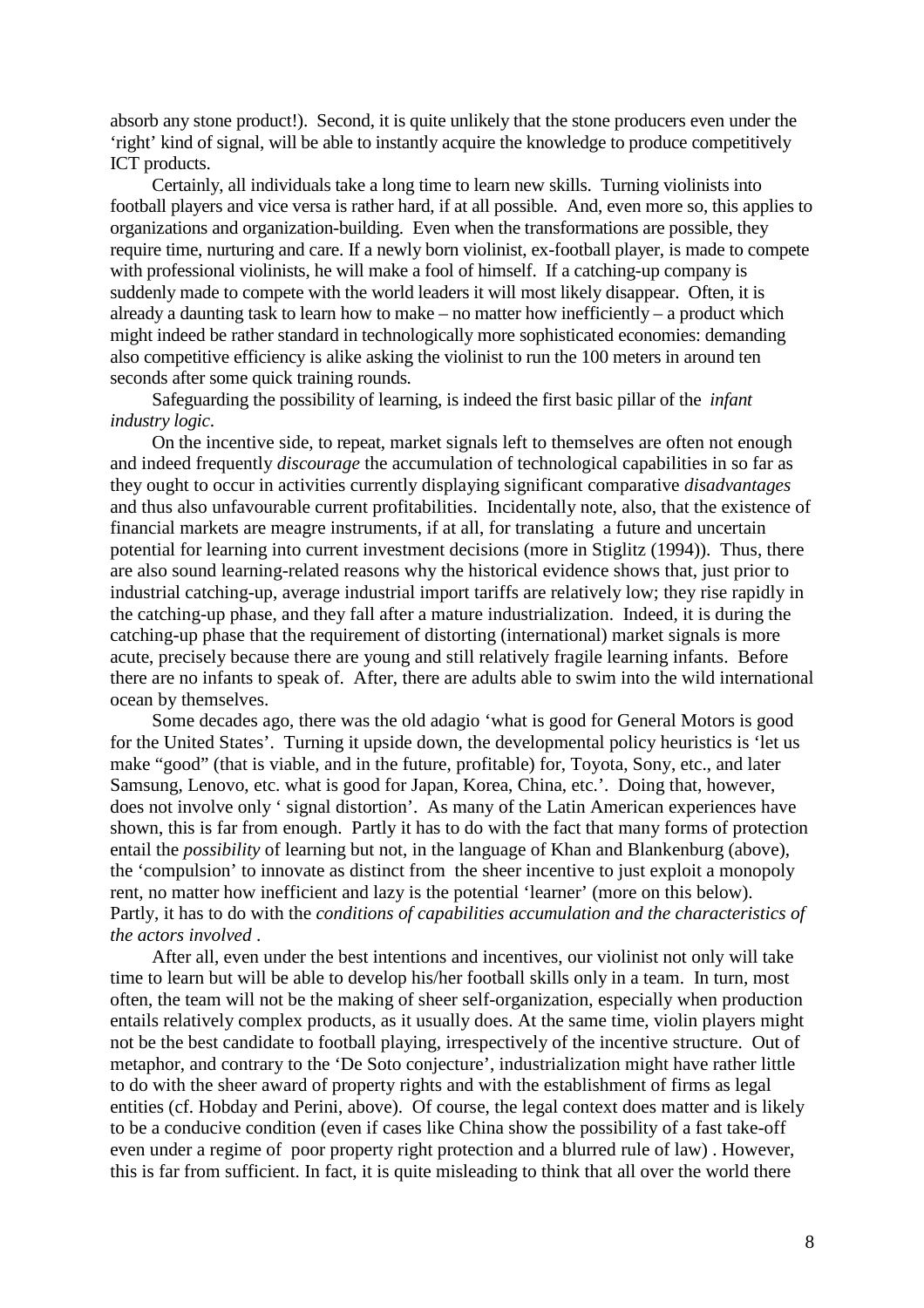are plenty of sources of technological knowledge just awaiting to be exploited – the lag being due mainly to institutional and incentive-related forces. On the contrary, irrespectively of the opportunities for the entrepreneurial exploitation of technological knowledge which the 'international knowledge frontier' *notionally* offer, the fundamental gap regards precisely the *lack of capabilities* in exploring and exploiting them. This is a crucial bottleneck for development: such gaps apply to rather simple capabilities which even casual visitors of developing countries notice (whenever walking out of IMF paid hotels…), regarding - at early stages of development –even rather basic activities such as accessing internet or processing a credit card and applies, much more so, to firm-level capabilities such as drilling an oil well (or, at early stages, even keeping an existing well working). As discussed in the chapters by Cimoli et al and by Mazzoleni and Nelson, above, 'horizontal ' policies of education and training, together with the activities of technical support to firms by public institutions can go a long way in the capability-enhancing direction. But even that is not likely to be enough. In fact

 policies are often bound to get their hands *explicitly* dirty with respect to the *nature, internal structure, strategies of few corporate agents* themselves.

*Fostering the emergence and in a few occasions explicitly building technologically and organizationally competent firms* are indeed fundamental *infant nurturing tasks*.

Needless to say the absence/existence of mature technological capabilities and 'dynamic capabilities' for changing them (cf. Teece, Pisano, and Schuen (1997)) in any one country is not a binary variable. However, the distribution is highly uneven. So, one could list several dozen countries which can hardly show any. Other countries do display some technologically progressive organizations in a bigger sea of less dynamic firms. In fact, even the most developed countries present only a fraction of technologically dynamic organizations within a much greater population of firms. (Note that all this applies to both 'high tech' and 'low tech' sectors as conventionally defined). In a sense, industrialization has to do with the properties of changing distributions between 'progressive' and 'backward' firms.

How do policies affect such dynamic ? The chapter by Dahlman, above, is quite revealing. He reports on China and India, but the historical lesson goes well beyond these two country cases. Policies happened to involve (i) state ownership; (ii) selective credit allocation; (iii) favourable tax treatment to selective industries; (iv) restrictions on foreign investment; (v) local context requirements; (vi) special IPR regimes; (vii) government procurement; (viii) promotion of large domestic firms. In a nutshell, this is the full list of the capital sins which the market faithful are supposed to avoid!

 There is here again a widespread misunderstanding to be dispelled, which goes under the heading of 'picking-the-winner' or 'national champion' fallacies. Why should governments foster national oligopolists or monopolists in the first place? And how could governments be more 'competent' than markets in selecting who is technologically better or worse?

There certainly are unintentional or even counter-intentional outcomes of discretionary industrial policies. Of course, untainted pro-market advocates typically quote among OECD countries the failures of the computer support programmes and the Concord project in Europe as archetypes of such 'government failures' to be put down on the table against 'market failures'. Economists more sympathetic to the positive role of the public visible hand, including us, would find easy to offer the cases of Airbus or ST Microelectronics again in Europe, Petrobras and Embraer in Brazil, etc., among many others, as good counterexamples. However, our point goes well beyond this. The 'picking the winner idea' basically builds on the unwarranted myth that there are many 'competitors out there' in the market, and the government has the arrogance of 'knowing better' than the market in their selection. This is often far away from reality in developed countries and, even more so, in catching-up ones.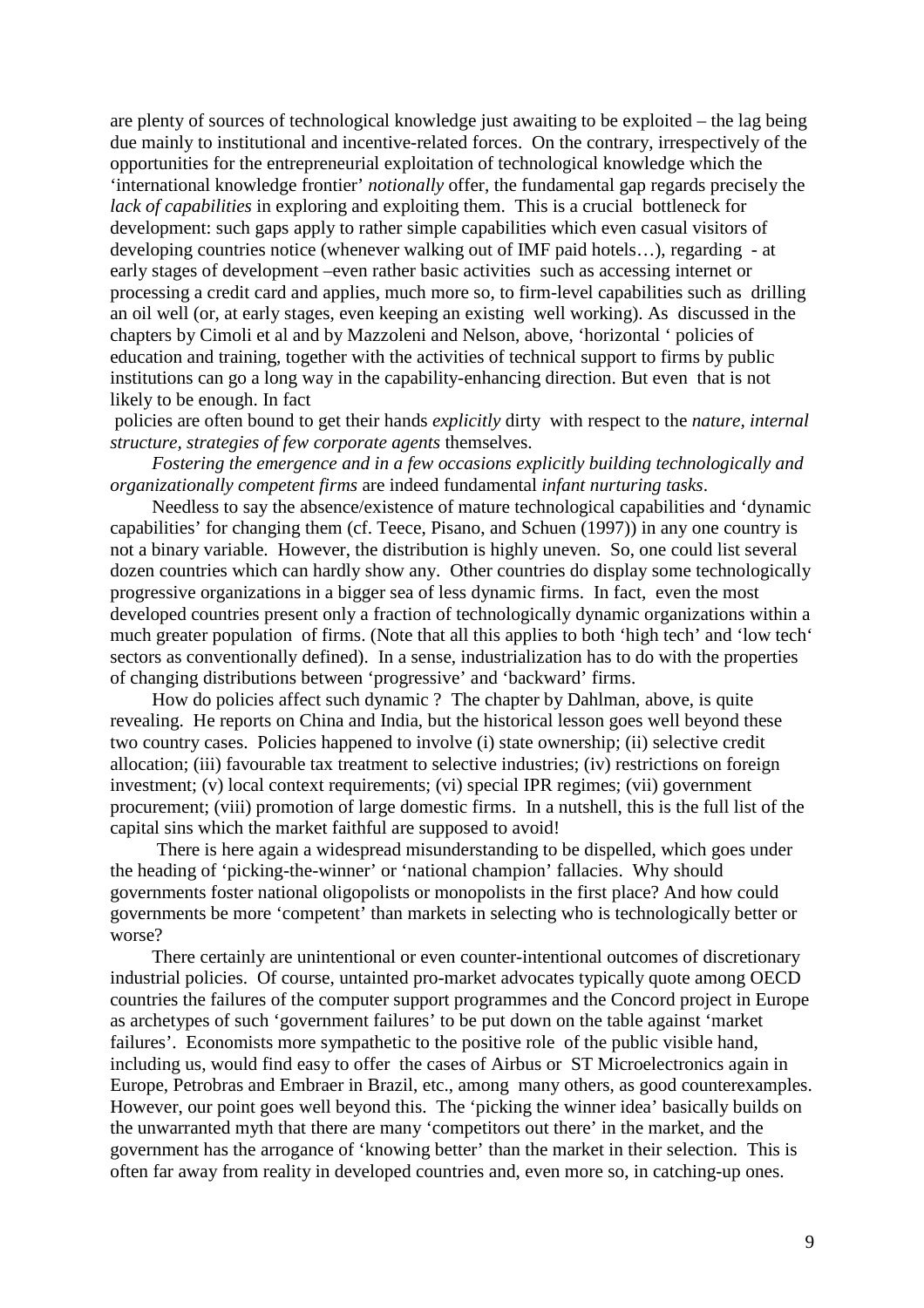When the U.S. government sponsors Boeing, cutting every possible 'fair trade' corner, and the European Union matches-up with EADS/Airbus, there is little resembling governments messing around with the 'invisible hand of markets', selecting politically appointed winners out of a multitude candidates instead of letting 'competition work its way'. Rather we observe the 'public hand' shaking, twisting, helping a quite *visible* corporate hand, often represented by one or very few members of international oligopolies with their own capabilities and strategic orientations which might or might not match the long term interests of the countries where they are located. This applies, *much more so,* to developing countries where often governments face the task of helping the birth and growth of *one or very few*  candidates to eventually join the same quite exclusive clubs.

And in fact it happens that the major vehicles of learning and catching-up in all episodes of successful industrialization, with the possible exception of little Singapore, have been *domestic* firms – sometimes alone, sometimes in joint-venture with foreign MNCs -, but rarely MNCs themselves. This holds from German and American industrialization all the way to current China – possibly the case nearest to a two-pronged strategy, both fostering the development of domestic firms and trying to squeeze out of foreign MNCs as much technological knowledge as possible.

An ensemble of 'infant nurturing' measures, we have suggested, has been a major ingredient of development policies throughout the history of industrialization, and it continues to be so today. Historically, the 'infant learners' had to be shielded or helped in the domestic and international markets essentially in their interactions with the more efficient and more innovative firms from 'frontier' countries. This happens to a large extent also today. However, the unique feature of the current 'Sino-centric' world - as Castro, above, puts it – is that many catching-up countries are, so to speak, caught between two fires: the developed world is still ahead of them, but at the same time China quickly reduces its absolute disadvantages across the board, in both more traditional productions and in activities based on the newest technological paradigms. And it does so at rates higher than its catching-up in wages (notwithstanding the fast growth of the latter). The outcome is an absolute *cost* advantage in an expanding set of goods including those which were/are central to industrial production of many low and middle income countries. In that respect the magnitude and the speed of Chinese industrialization risk exerting a sort of crowing out effect vis-à-vis the industrializing potential of many other countries. So, for example, Brazil – a country indeed on the upper tail of the distribution of industrializers in terms of technological capabilities – turns out to be a very 'high wage' country as compared to China, but so are also other less developed Latin America countries, and even African countries are losing cost-based international (and domestic) competitiveness vis-à-vis China. A reason to give up the 'infant nurturing' philosophy? In our view it is not: on the contrary, it adds to the reasons urging to practice various combinations of the 'capital policy sins' mentioned above. And it ought to push toward a more explicit use of the domestic or regional markets as venues of culture of an emerging national industry even when the latter tends to be squeezed on the international arena between 'advanced productions' and Chinese exports.

#### **Infant industries under the new international Trade Regime**

There is another big novelty in the current organization of international economic relations, namely the regulatory regime stemming from the World Trade Organization (WTO) and the TRIPS agreements (more on them below). This historically unprecedented regime indeed implies a significant reduction in the degrees of freedom developing countries can enjoy in their trade policies, while notably all catching-up countries in the preceding waves of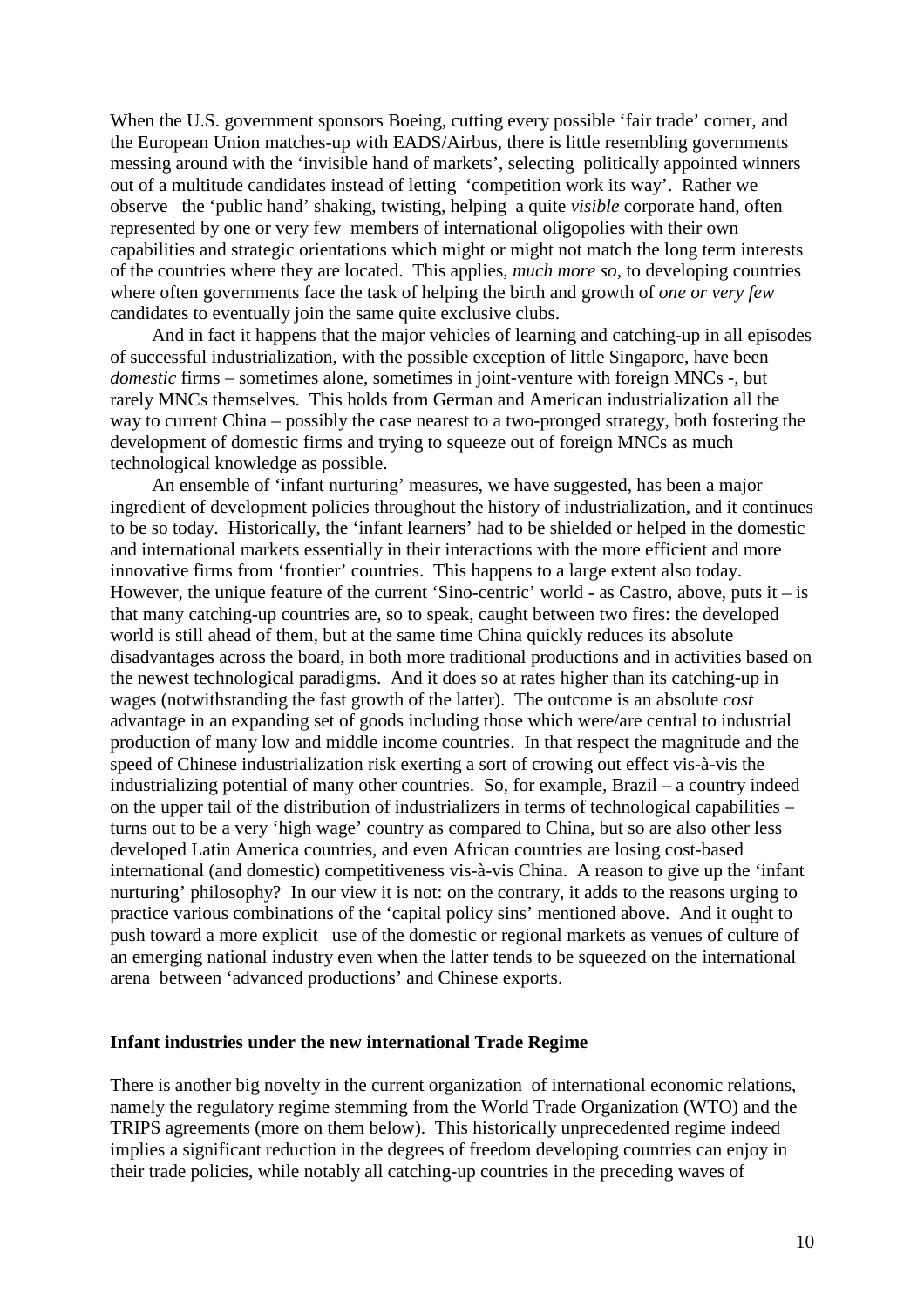industrialization could exploit a large menu of quotas, tariffs, and other forms of non-tariff barriers. Just as an illustration note that in developing countries the average industrial tariffs have fallen from nearly 35% in the early 80's to 12% at the turn of the millennium (conversely, in developed countries the have halved from around 8% to 4%: *for industrial goods*; agriculture is quite a different matter…). Together, there are also stronger constraints on what is admissible in terms of subsidies and other discretionary forms of support to firms and industries. Countries members of WTO which do not comply may be hit by countervailing duties and other retaliatory measures. As a consequence, quite a few of the instruments for industrial policy which have been a common practice at least from the times of the U.S. declaration of independence all the way to the development of domestic technological capabilities in China and India have been outlawed in the new international trade regime. In turn this state of affairs makes more difficult for new players – new firms and new emerging economies – to enter existing industries.

#### What can be done?

*Quite a few things can be done also within the incumbent agreements*, full as they are of loopholes and of provisions for exceptions generally put there by the negotiators of developed countries with an eye on their special interests – ranging from dubiously defined 'antidumping measures' to national safety and security considerations. Developed countries (in fact, frequently, *the very representatives of special industrial interests* in person, mostly from the U.S., EU and Japan), have been quick in exploiting these provisions. Developing countries have rarely done so, overwhelmed by the power of the money, the political clout, the lawyers' sophistication, the power of blackmail by stronger States. At least equally common has been so far the unawareness of these opportunities for pragmatic management, certainly thickened – we caricature on purpose – by Chicago-trained ministers of the economy truly believing that all problems come from the fact that trade liberalization has not gone far enough, and directors-general of the ministry of trade who had been taught that the Heckscher-Ohlin-Samuelson theorem on gains-from-trade is the last word on the subject. In this respect, we believe that if catching-up countries could display the same amount of pragmatism (someone would say *cynicism*) currently practised by e.g. U.S. representatives at the WTO, many degrees of freedom could be regained *even under current rules*. In that BRIC countries (Brazil, Russia, India, China) and South Africa, could play a very important role. Notwithstanding the deep differences amongst these economies and political systems, they have the skills to negotiate, together with the sheer economic size, the technological capabilities to imitate (or even to forge ahead in new technological paradigms, as in the case of Russia). When (unfortunately too rarely) a BRIC country has put the cards on the table, it has been remarkably successful. Recall the example of the Brazilian negotiations with Big Pharma on the conditions of production and distribution of retroviral drugs. Indeed, this is a case to be studied, improved upon and repeated more often.

*There are other things that must be avoided at all costs:* among them*, shy away from 'bilateral' agreements.* 

In brief, 'bilateral' agreements are WTO-plus, and, in terms of Intellectual Property Rights, 'TRIPS-plus' agreements, whose bottom line is to close the

loopholes/exceptions/safeguard clauses of the original WTO and TRIPS agreements, freezing them in favour of the companies and industries from the developed world. So, a bilateral agreement, most often with the U.S., offers 'preferred country clauses', typically concerning textile exports and the like, which we know do not matter much, if at all, since Chinese exports are more competitive even if one takes away all tariff on the developing country's export. On the other more subtle side, the provisions of the bilateral agreement often involve the unconditional acceptance of the IPR regime imposed by the developed partner ( we shall come back to that) and curbs on imports from third countries of commodities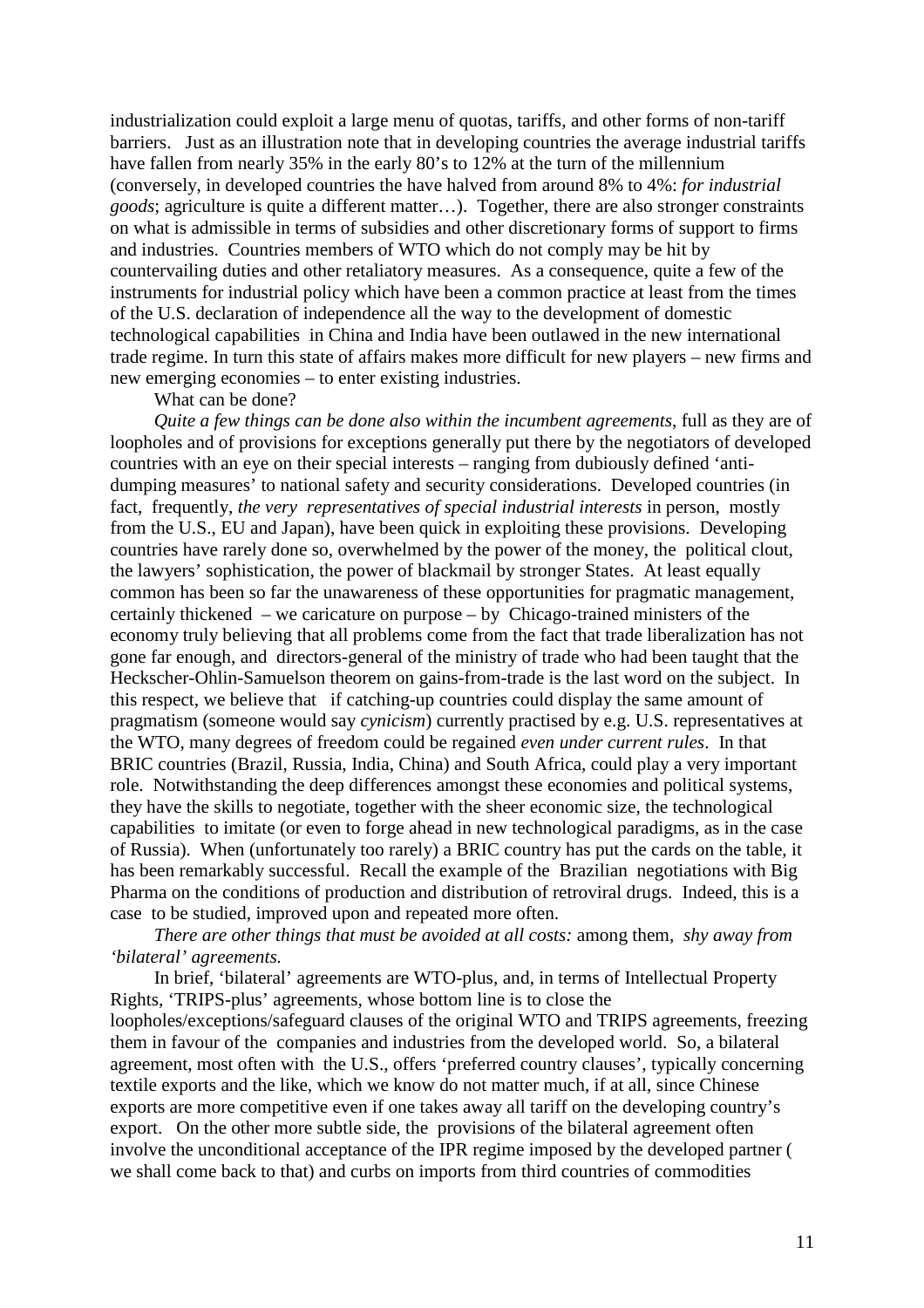produced under the various waivers still contemplated under the WTO. So for example, if the Brazilian government is able to have internationally recognized its possibility to produce and sell, say, a certain pharmaceutical drug, the bilateral agreement is generally preventing the signee from buying it, forcing the country to accept all the conditions (and prices!) of Pfizer, Glaxo, etc.. In the short term, the neglect of the issue of any minister of finance and trade of, say, Colombia, Morocco or Jordan – the names are from the list of countries which signed bilateral trade treaties with the U.S. – appears to be quite reasonable. No firm in these countries would be able in the near future to produce, say, any retroviral drug, but at the same time such deals increase the obstacles to catching up for the whole group of industrializing countries. Come as it may, bilateral agreements give very little to the country signing them, because in any case China tends to be better and cheaper in the productions concerning the 'upside' of the agreement, and puts in place many obstacles to the possibilities of technological learning ahead for the developing country. With added constraints to those countries already trying to catch-up.

While there are significant and still largely unexploited degrees of freedom unintentionally provided by the current international trade institutions and rules, the straightjacket is likely to remain too tight. As Dahlman, above, remarks, if China and India "had liberalized from the beginning it is unlikely that they would be the strong economic powers that they have become. To a large extent, some of the strengths of both countries are that they developed strong capabilities before they liberalized". The point applies of course also to the countries which are beginning now their process of capability accumulation. But then the conclusion is that some trade re-negotiation is going to be necessary.

It is reasonable for example to switch to a regime whereby the object of multilateral agreements are *average* industrial tariffs as distinct from tariffs that are line-by-line or apply to specific products and sectors (in which case the special corporate interests from developed countries are generally able to exert a much greater fire power).

The system is simpler than the current structure of tariff commitments and would also reconcile multilateral discipline with policy flexibility since countries would be able subject to an overall average ceiling while maintaining degrees of freedom for discretionary sectoral strategies. In practice it would have the effect of balancing tariff increases and reductions, since a country would need to lower its practiced tariffs on some products in order to be able to raise them on others. This would encourage governments to view tariffs as temporary instruments and focus the efforts to ensure that they effectively serve the purpose they are designed for, that is to provide a breathing space for infant industries before they mature and catch up with their counterparts in more advanced countries.

Moreover, within such a logic, the average ceiling itself ought to depend on the levels of technological and economic development, raising as the catching up process is put in motion and falling as industrialization become ripe.

#### **A management of the distribution of rents favourable to learning and industrialization**

The other side of 'infant nurturing' policies discussed above regards the rent distribution profile that they entail. We have already emphasized that offering an opportunity of learning via, say, a temporary trade barrier, does not imply *per se* the incentive to do so rather simply exploiting the rents stemming from the protection. As outlined above by Khan and Blankenburg, successful industrialization policies have all come with rent management strategies providing for *compulsions* for learning and accumulation of both technological capabilities and production capacity. There are three sides to such strategies.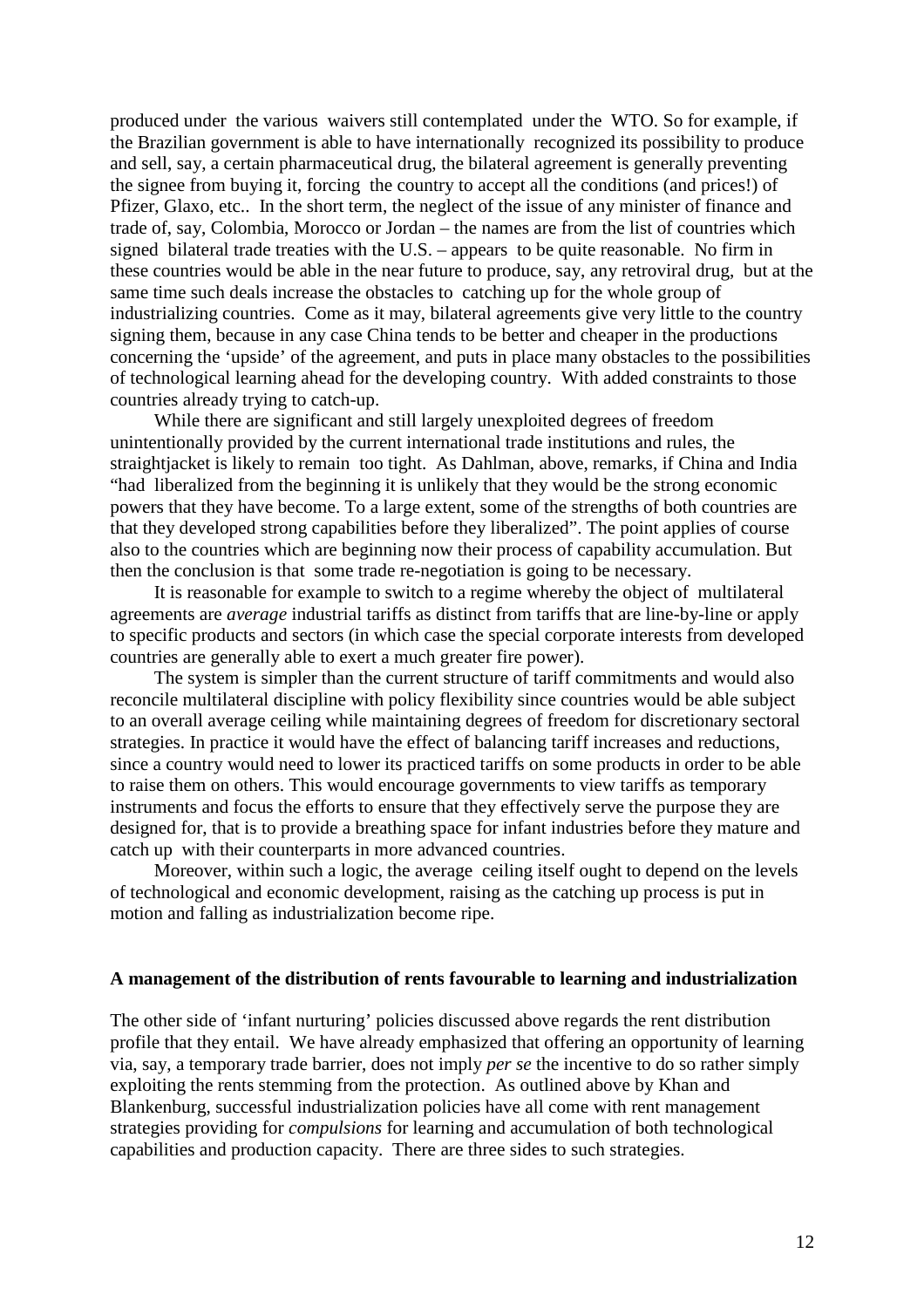First, on the 'carrot' side, policies must be able to transfer resources to the 'progressive actors' : fiscal policies, subsidies, preferential credits, grants are among the possible means. In fact, fiscal policies are particularly important in the transfer of resources from those activities which benefit from (cyclical or, even more so, trend) improvements in the terms of trade of natural resources - in the form of export levies, royalties indexed on the final price of the commodities, fines and taxes discouraging environmental damage. Moreover, the construction of industrialization-friendly financial institutions is of paramount importance . In some historical cases, it has meant steering in a pro-development fashion the financing strategies of large private conglomerates, like the Korean *chaebols*. In other historical examples it involves State-owned development banks like BNDES in Brazil. Conversely, the absence of 'industry-friendly' intermediation of finance is a major bottleneck for both learning and investment – as witnessed by most Latina American countries over the most recent decades.

Second, on the 'stick' side, governments must have the credibility to commit to developmental rents for periods that are sufficiently long but not too long (of course how long will depend on the sectors; the nature of the technologies; the distance from the international frontier; the initial capabilities of managers, technicians, workers, etc.). In that, of course, the critical requirement is the credible commitment to stop all rent-yielding measures after some time and, in any case, to withdraw them and impose sanctions on firms and industries failing to achieve technological investment or export targets. A good case to the point has been the 'stick-and-carrot' allocation of scarce foreign currency to firms in Korea in the first industrialization phase as a function of export targets.

Third, the nurturing of domestic oligopolists has to be matched by measures fostering competition. There is a general lesson coming from the experiences of Korea, and some decades before Japan, whereby quasi-monopolistic or oligopolistic domestic firms were forced, quite early on, to compete fiercely on the international markets. And, together, above some threshold of industrial development, anti-trust policies are an important deterrent against the lazy exploitation of 'infant protection'.

Indeed, the management of rent distribution in its relation with industrial learning is one of the most difficult and most crucial tasks of any industrialization strategy, as it concerns the overall distribution of income, wealth and political power across economic and social groups. So for example, well beyond the pitfalls of single policy measures, one of the deeper underlying weaknesses of the industrialization process in most Latin American countries has been the absence of 'pro-developmental' social coalitions with the strength of channelling resources toward industry (that is both industrial firms and urban workers). In this respect, the recent episodes of resistance to export levies by land owners in Argentina is just another symptom of a quite diffused anti-industrial political economy, often linking together agricultural, financial and mining interests.

## **Tight Intellectual Property Rights regimes never help industrialization and sometimes harm it**

It has already been discussed in this book that all past episodes of successful industrialization have occurred under conditions of *weak* IPR protection. All catching-up countries – including, to repeat, at one time also the United States and Germany – have done so through a lot of imitation, reverse engineering, straightforward copying. But these activities are precisely what strong property right protection is meant to prevent. How effective IPR are in achieving this objective depends a lot on the technologies and the sectors (more in the chapter by Cimoli, Coriat and Primi and in Dosi, Marengo and Pasquali (2006)), but certainly when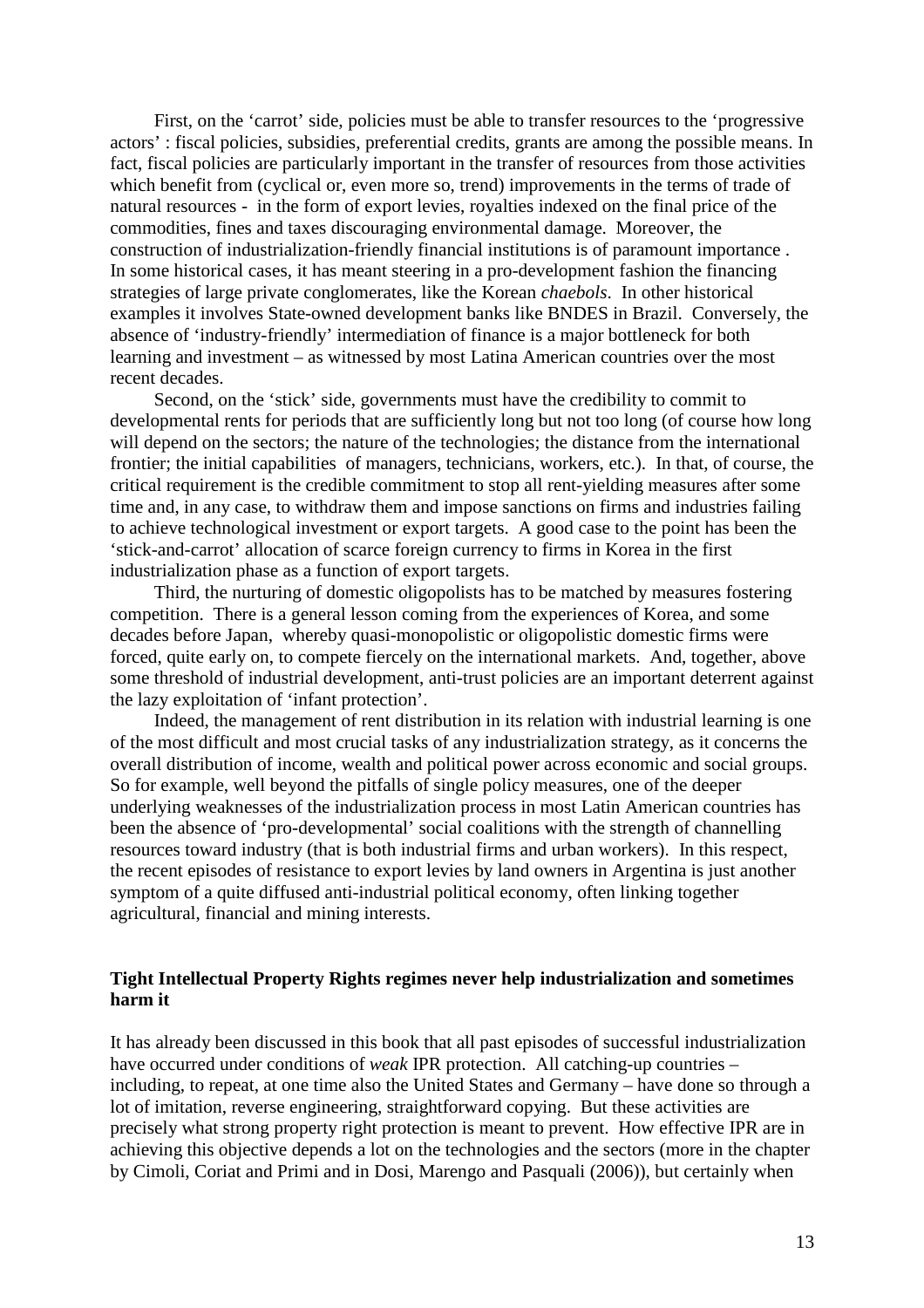they are effective they are likely to represent an obstacle to domestic technological learning. Conversely, if IPR protection *may* represent an incentive to innovate in *frontier* countries – a claim indeed quite controversial, not supported by particularly robust evidence (cf. again Dosi et al. (2006) for a discussion) -, there is no evidence that they have any positive effect in spurring innovative activities in catching-up countries. Certainly, successful industrializers at some point start innovating and also patenting, but typically – a century ago as well as today – they fill their patent claims in frontier countries where their strongest competitors are likely to be based. At the same time, the domestic IPR regime has been characteristically weak. The situation, however, has recently changed with TRIPS agreements which have basically extended the tightest IPRs rules of developed countries to all the signing countries, including developing ones, and has been made even worse by the already mentioned bilateral agreements. Further, TRIPS has taken away the possibility of differentiation the regime of protection across products and technologies. For example, even countries like Italy and Switzerland were not granting IPR protection to pharmaceuticals (indeed an area where patents are very effective appropriability devices) until the 1980's! This is not possible any longer under the new TRIPS rules. Finally, one is witnessing an unprecedented aggressiveness in IPR enforcement by developed world MNCs, even when the stakes are low and the moral outrage is rampant, like in the case of retroviral drugs to be used with third world patients.

What can catching-up countries do?

The first, in principle, easiest thing to do is *be aware* and never buy the story that 'IPR are good for development because they are good for innovation'. On the contrary, in many technological areas they are largely irrelevant for both innovation and technological catchingup. In other areas like, in primis, *drugs*, they are definitely harmful for imitation and capability building in catching-up countries (while they have indeed a dubious effect on the rates of innovation in frontier countries). A consequence of such an awareness is also the need of greater efforts to build institutional capabilities and a clear 'technology acquisition strategy' to orient negotiations and dispute settlements.

Second, and relatedly, TRIPS agreements contain a series of loopholes, safeguard clauses and exceptional provisions – for example concerning compulsory licensing – which catching-up countries have still to learn how to exploit.

Third, the most advanced among catching-up countries ought to strive to offer relatively less developed ones appealing regional agreements which could be viable alternatives to the bilateral agreements with the U.S. (and the EU) generally containing IPR provisions even stricter than TRIPS.

Last but not least, also in this case, alike in the trade of goods  $-already$  discussed  $- a$ new wave of multilateral negotiations are likely to be needed aimed at (i) reducing the breadth and width of IPR coverage; (ii) expanding the domain of *unpatentability* – from scientific knowledge to algorithms to data -; and, (iii) conditioning the degrees of IPR protection on the relative level of economic and technological development of each country.

After all, the current international IPR regime is largely the response to the special appropriability interest of a small *sub-set* of developed countries' firms – to simplify to the extreme, Big Pharma and biotech, Microsoft and Hollywood. A reform in the directions just indicated would benefit catching-up countries, but also the first-world consumers, without doing any harm to the overall rate of innovation.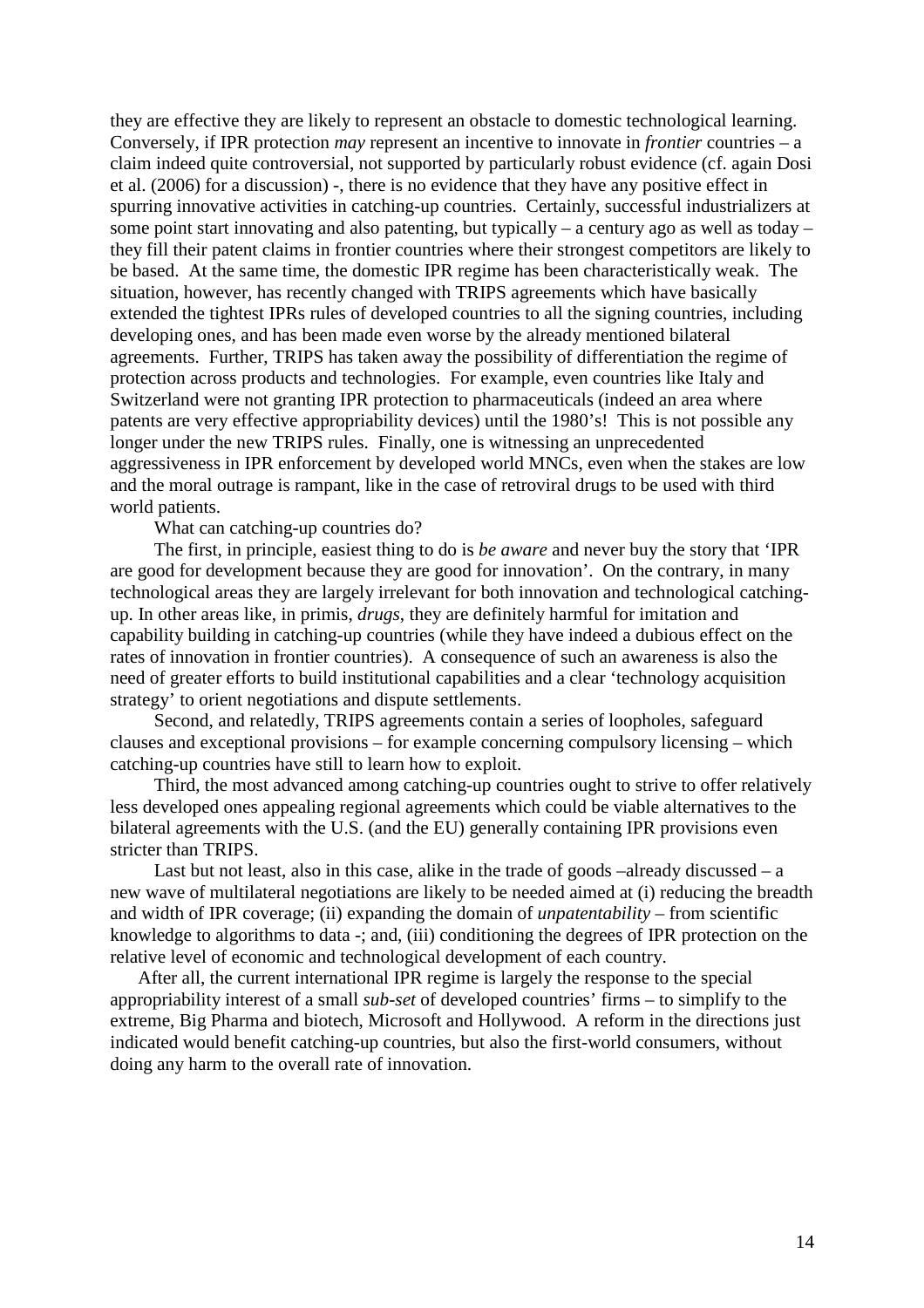## **Avoid the natural resource curse<sup>1</sup>**

The availability of natural resources – from minerals to hydrocarbons to agricultural land and forestry - at a first look appears as a blessing, an easy shortcut to development, especially in times of rising terms of trade like the current ones. In fact, they may turn out in the long-run to be a curse. Exports of natural resources may induce the 'Dutch decrease': as it was noticed around forty years ago in the gas-exporting Netherlands, exchange rate appreciation was 'crowding out' industry by making it internationally less competitive. In turn, in so far as manufacturing and other increasing return activities such as knowledge-intensive services are at the core of technological learning, The 'Dutch disease' also reduces the future learning potential. Production activities in natural resources are typically capital-intensive with a reduced demand of skilled labour. They favour polarization in income distribution. The big stakes involved in exploration and mining rights is easily conducive to corruption among bureaucrats and politicians. And the problem has been recently compounded by privatization generally occurring under rapacious terms in favour of foreign mining companies and to the almost exclusive domestic benefit of few corrupt officials and middlemen. Of course in modern history resource-abundance has sometimes been conducive to growth, the most noticeable case being  $19<sup>th</sup>$  century United States. However, this has occurred precisely through a capital-intensive and resource-intensive *industrialization* process (Rosenberg (1963), David and Wright (1997)). Without that, resource abundance can sustain growth for some time especially when terms of trade improve and sectoral productivity is rising, but in the long term the small size in terms of overall employment of the resource-exploiting sector, the failure to tackle income inequality and the scarce overall learning efforts tend to erode the economic benefits derived from natural resources exports. In fact, in order to avoid the resource curse, rents have to be purposefully distributed against comparative advantages, fostering diversification of production in knowledge intensive activities.

#### **The necessary consistency between macroeconomic and industrial policies**

As abundantly shown by all chapters above addressing the Latin American experience over the last two decades, there are macroeconomic policies which kill most learning efforts together with most firms carrying the related learning capabilities. The sudden and indiscriminate dismantling of trade barriers can easily do that, especially if it comes together with reckless (non) management of exchange rates, characterized by vicious cycles of appreciation followed by sudden devaluations. And the cycles have been only amplified by the stubborn refusal to utilize controls over capital movements, especially short-term movements. Blind trust in the 'magic of the market place' and the associated lack of fiscal policies and demand management increases output volatility. In turn, the latter, together with the endemic financial fragility of many developing countries' firms means induced waves of corporate mortality and with that also the disappearance of the capabilities of technological accumulation which the disappearing firms embodied . And even among surviving firms, behaviours tend to become more short-term and the economy tends to respond more to financial signals than to long term learning opportunities (more on the consequences of 'Whashington Consensus' macro policies in Ocampo and Taylor (1998) and Stiglitz et al. (2006)). The comparative tales of Latin American countries as compared to e.g. Korea or Malaysia, tell the importance of the vicious feedbacks between macro policy shocks prescribed by orthodox recipes and micro dynamics (in Latin America) vs. the virtuous

 $\overline{a}$ 

<sup>&</sup>lt;sup>1</sup> We discuss this issue at greater length in Humphreys et al.  $(2008)$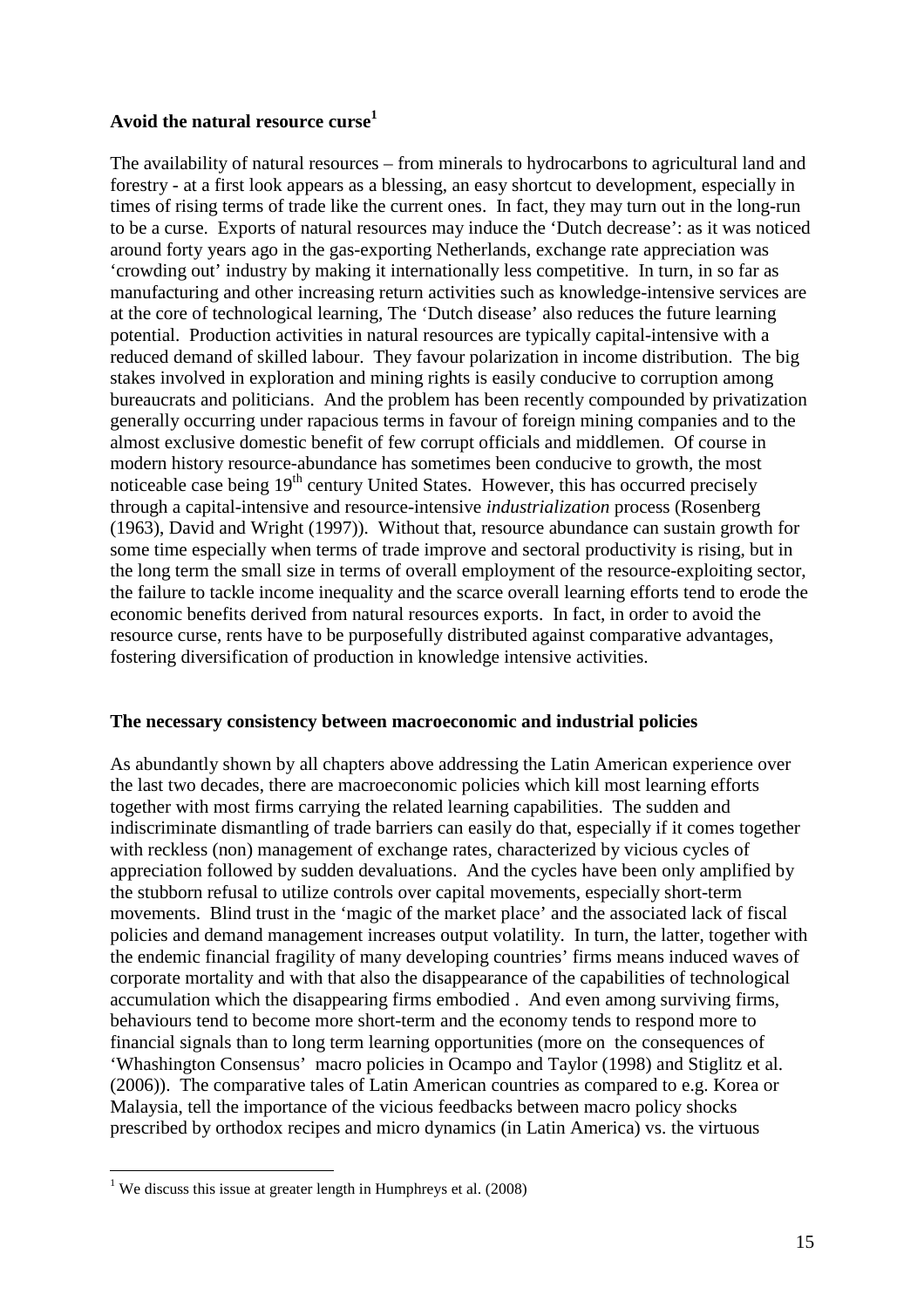feedbacks between more interventionist and 'Keynesian' macro policies and the continuing industrial expansion even under severe financial crises (e.g. in Korea).

#### **A new development pact: the courage of imagining a novel international 'consensus'**

We began this book with the inevitable reference to the 'Washington Consensus' and the damages made by the almost religious implementation of such extremist version of economic orthodoxy. The times of the 'Consensus' are over, buried by the weights of its economic failures, in addition to its massive social disruptions. This book, rather than proposing amendments to the failed consensus, has tried to build on a different diagnosis of the obstacles to and drivers of development, centred on the conditions for the accumulation of technological and organizational knowledge and on the political economy sustaining or hindering it.

 Far too much reliance has been put in the current analyses of development on a highly simplified and indeed misleading economic model whereby 'technology' is just information in principle freely available to every country and every economic agent all over the world. On the contrary, even a slightly more sophisticated understanding of the nature of productive knowledge has crucial economic ramifications which put in the forefront the enormous asymmetries in the international distribution of such knowledge, the difficulties in its accumulation and the interactions between what economic agents know how to produce and search for, the incentives they have to do so, and the role of public policies in shaping both.

The foregoing analyses, form different angles, offer a rich alternative menu of industrial policies – in their broadest definition. Many of such policies as we have discussed in these conclusions, may be implemented, albeit with daunting difficulties, even under the current regime o f international economic relations, largely built under the political atmosphere of the Washington Consensus. Developmental pragmatism is much better than nothing, and certainly better than anti-developmental fanatism! However, we would like to conclude this book with a more comprehensive and daring policy vision. This alternative view – we are tempted to call it the 'Rio Consensus', acknowledging the venue were we began discussing about this book - contains also plea for an alternative view governance of international economic relations. Indeed, a *new pact*, involving four major elements.

*First*, we have discussed it repeatedly above, on the 'take side' for developing countries there ought to be much greater provision for 'managed trade' – a word used for too long to protect rented interests of *first*-world lame ducks – in order to allow, on the contrary, *infant nurturing*, albeit with time limits and under transparent conditions. The higher the distance from the international technological frontier, the higher also the degrees of 'nurturing' that should be allowed. Together, the new WTO pact should prescribe much stringent conditions under which 'anti-doping' measures can be called for. (Notice that under current practices the punitive measures may be implemented first, while still awaiting for the definitive ruling, with the likely consequence that the developing country's firm dies before having its rights recognized).

*Second*, one must not be a development-friendly economist to acknowledge the profound anti-developmental bias of agricultural trade policies in all developed countries. There is a curious paradox here. Agriculture is the sector which most resembles textbook economics, made of many relatively small price-taking producers, with little possibility of exploiting monopolistic rents. This sector is indeed the one where all developed countries massively 'distort market signals', and with no gains in terms of learning opportunities of any kind: just a pure rent-extraction, with a huge loss by a multitude of developing countries' farmers and developed countries' consumers alike. Any new trade deal is bound to involve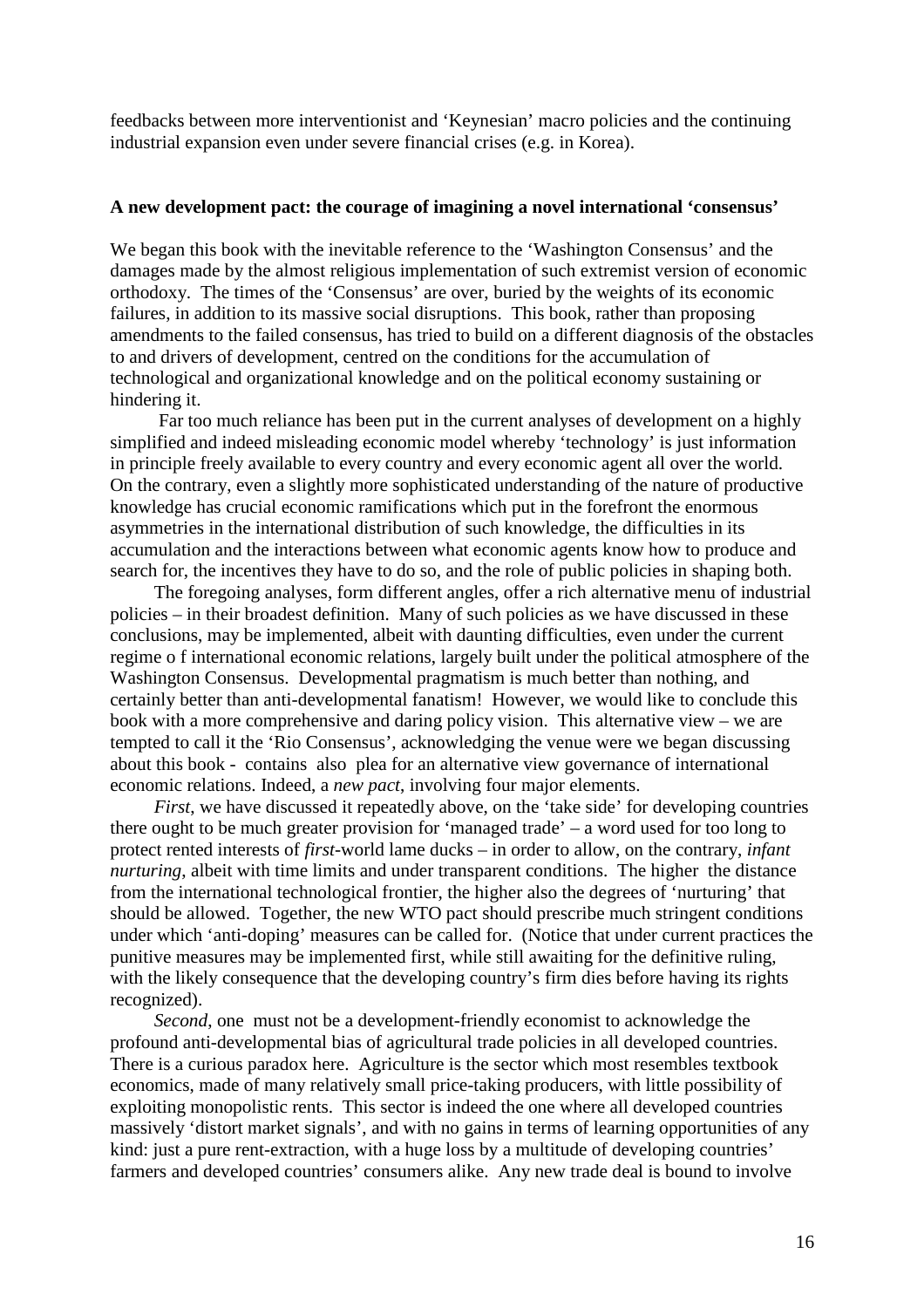the dismantling of arrangements which are massively damaging the cotton producer of West Africa, the Brazilian soya producer as well as the Detroit or London consumer, without any 'dynamic' benefit for any economy.

*Third*, we have already emphasized the need of a reform of Intellectual Property Right regimes at the international level, and domestically within developed countries, toward a *reduction* of IPR protection in terms of domains of patentability and patent scope. Add to that some proportionality between degrees of development and degrees of IPR protection that multilateral agreements should require. Again, it is a 'win-win' reform that finds an increasing number of advocates also in frontier countries and even among a part of *frontier firms*, worried that the current system might simply lead to 'patent arm races', stockpiling otherwise useless patent thickets, just awaiting to be used for threat or retaliation. And in fact the rates of innovation stagnate, while the cost of litigations roar: in the U.S. litigation costs are estimated to be around one third of the total R&D expenditure of the American industry !

*Fourth*, untamed globalization of production activities has been a powerful vehicle for a huge income transfer from labour to *first world* capital. The transfer of production, say within NAFTA, from the U.S. to Mexico, or from all of the OECD countries to China, has meant and means of course much lower wage costs. In the change, very little goes to the wage of the Mexican or Chinese worker, little becomes a price gain, say, for the U.S. shopper at Wal-Mart, most goes to the companies which dislocate the production of intermediate and/or final products. And the relocation has also indirect effects since it makes harder and harder for the first-world workers to negotiate on wages, working conditions, pensions or even to defend the status quo. Symmetrically, in most developing countries the nearly 'unlimited supply of labour' maintains the bargaining power of local workers to nearly zero. One of the overall outcomes have been wages that in the U.S. have stagnated for at least 15 years, despite steady productivity growth, and the widening gap between productivity and wages has certainly not gone to the workers of Tijuana or Shanghai. The new pact should correct for all that and allow for the possibility of developed countries to require for their imports the fulfilment of standards concerning child labour, work conditions and working hours, right to unionize, and environmental respect. Unconditional free-traders would certainly accuse these measures of being protectionism in disguise. On the contrary, in our view, they are going to be beneficial also to catching-up countries, to their workers and their environment.

 In fact they would make a major contribution to re-dress a worldwide tendency toward ever-growing income inequalities, within a larger pro-development international deal fostering knowledge accumulation and industrialization in catching-up countries.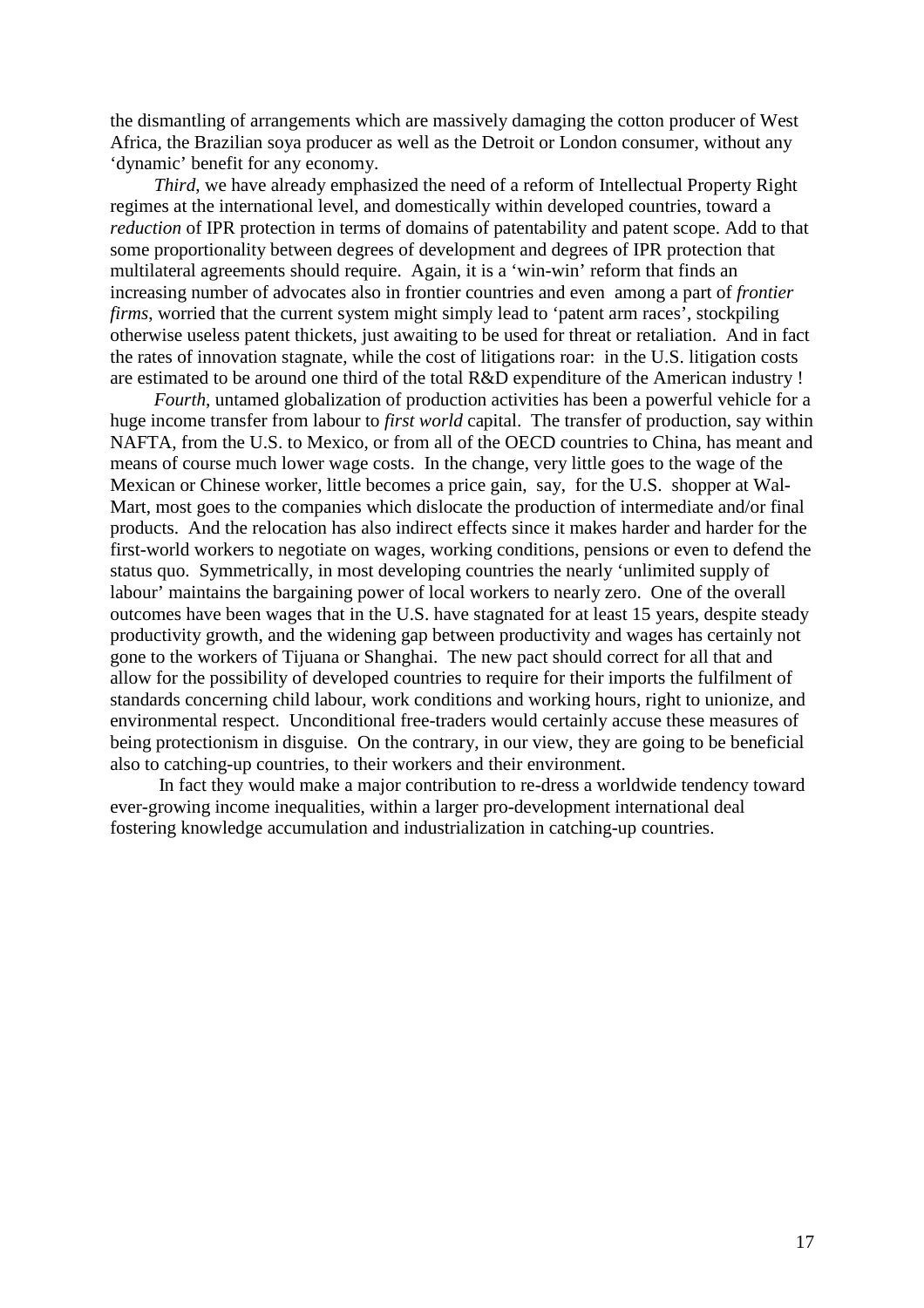#### **Bibliography**

- Bell, M., and Pavitt, K. (1993). 'Technological Accumulation and Industrial Growth: Contrasts Between Developed and Developing Countries'. *Industrial and Corporate Change*, 2: 157-210.
- Chang, H.J., (2002). *Kicking away the Ladder: Development Strategy in Historical Perspective*. London: Anthem Press.
- Cornia, G.A., Addison, T., and Kiiski, S. (2005). 'Income Distribution Changes and Their Impact in the Post-World War II period', in G.A. Cornia (ed.), I*nequality, Growth, and Poverty in an Era of Liberalization and Globalization*. New York/Oxford: Oxford University Press.
- David,P.A. and Wright G.(1997), "Increasing Returns and the Genesis of American Resource Abundance", *Industrial and Corporate Change*, 6
- Dosi, G. Marengo, L., and Pasquali, C. (2006). 'How much should society fuel the greed of innovators? On the Relations Between Appropriability, Opportunities and Rates of Innovation', *Research Policy*, 35-8: 1110-1121.
- Dosi G., Pavitt K and Soete L (1990), *The Economics of Technological Change and International Trade,* Brighton :Wheatsheaf, and New York : New York University Press
- Greenwald, B., and Stiglitz, J.E. (2006). 'Helping Infant Economies Grow: Foundations of Trade Policies for Developing Countries'. *The American Economic Review*, 96.2: 141- 146
- Hausmann, R., and Rodrik, D. (2006). 'Doomed to Choose: Industrial Policy as Predicament'. CID Working Paper. Center for International Development at Harvard University.
- Hirschman, A.O. (1958). *The Strategy of Economic Development*. New Haven/ London: Yale University Press.
- Hirschman, A.O. (1971). *A bias for hope*. New Haven: Yale University Press.
- Humphreys, M., Sachs, J.D., and Stiglitz, J.E. (2008). *Escaping the Resource Curse*, New York: Columbia University Press.
- ILO (2004). *A fair globalization: Creating opportunities for all*. Geneva: International Labor **Office**
- Kim, L., and Nelson, R.R. (2000). *Technology Learning and Innovation: Experiences of Newly Industrializing Economies*. Cambridge: Cambridge University Press.
- Ocampo, J. A. and Taylor, L. (1998), 'Trade liberalization in developing economies: modest benefits but problems with productivity growth, macro prices, and income distribution', *The Economic Journal*, 108, 1523-1546.
- Reinert E. S. (2007). *How Rich Countries Got Rich … and Why Poor Countries Stay Poor*. London: Constable.
- Rodrik, D. (1997). *Has Globalization Gone Too Far?*. Washington, DC: Institute for International Economics.
- Rodrik, D. (2008), Goodbye Washington Consensus, Hello Washington Confusion?, *Journal of Economic Literature*, forthcoming.
- Rosenberg, N. (1963), "Capital Goods, Technology and Economic Growth", *Oxford Economic Papers,*15, 217-227
- Rosenberg, N., and Birdzell, L.E. (1986). *How the West Grew Rich: The Economic Transformation of the Industrial World*. New York: Basic Books.
- Stiglitz, J.E. (1994). *Whither socialism?* Cambridge: MIT Press.
- Stiglitz, J.E. (2002). *Globalization and its Discontents*. New York/London: W.W. Norton & Company.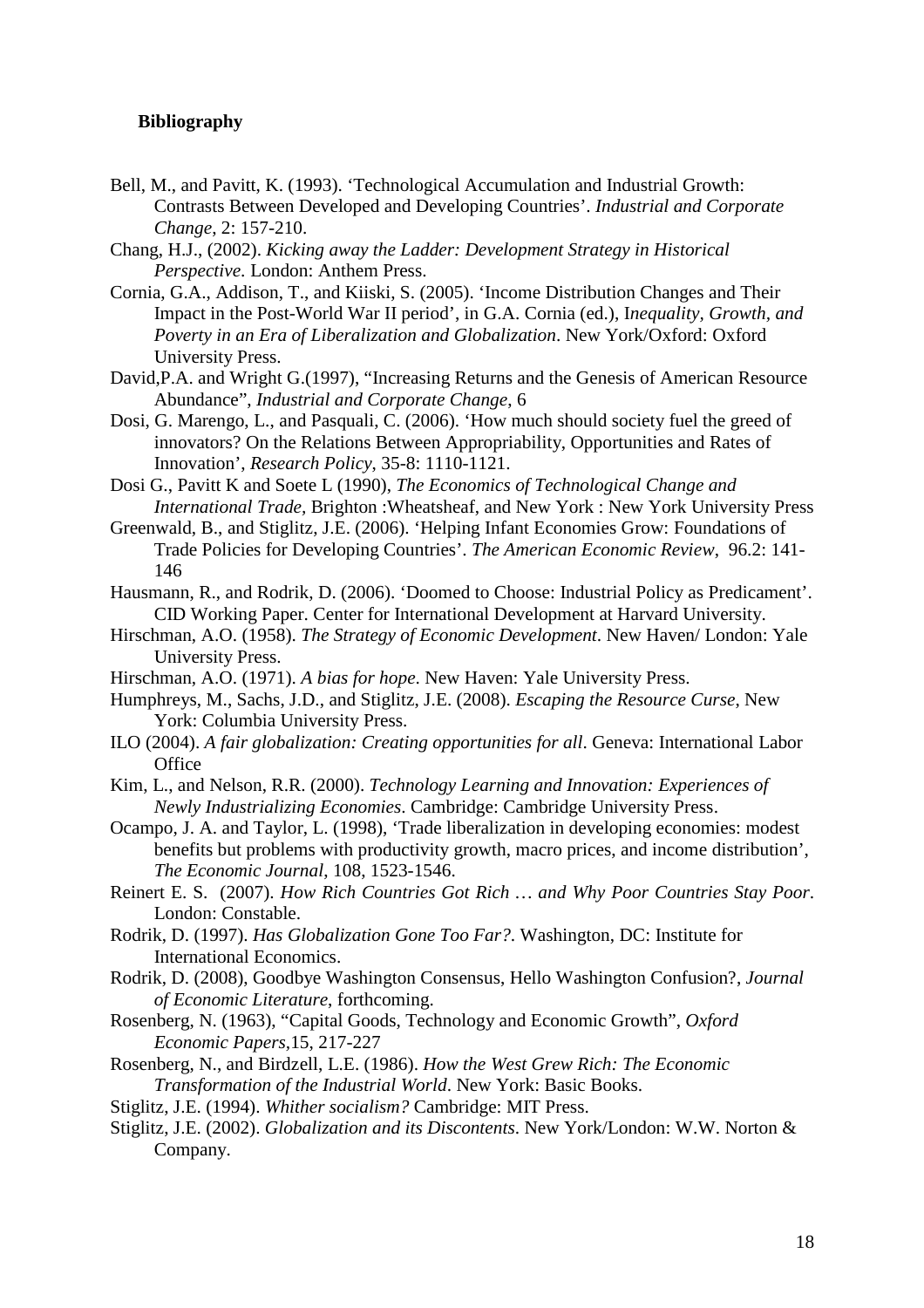- Stiglitz, J.E. (2006). *Making Globalization Work*. New York/London: W.W. Norton & Company.
- Stiglitz, J.E.,, Ocampo, J.A., Spiegel S., Ffrench-davis, R., and Nayyar, D. (2006). *Stability with Growth. Macroeconomics, liberalization and development*. New York/Oxford: Oxford University Press.
- Teece, D., Pisano, G., and Shuen, A. (1997). 'Dynamic Capabilities and Strategic Management'. *Strategic Management Journal*, 18-7: 509-533.
- Wright, G. (1997). 'Toward a more historical approach to technological change'. *The Economic Journal*, 107: 1560-1566.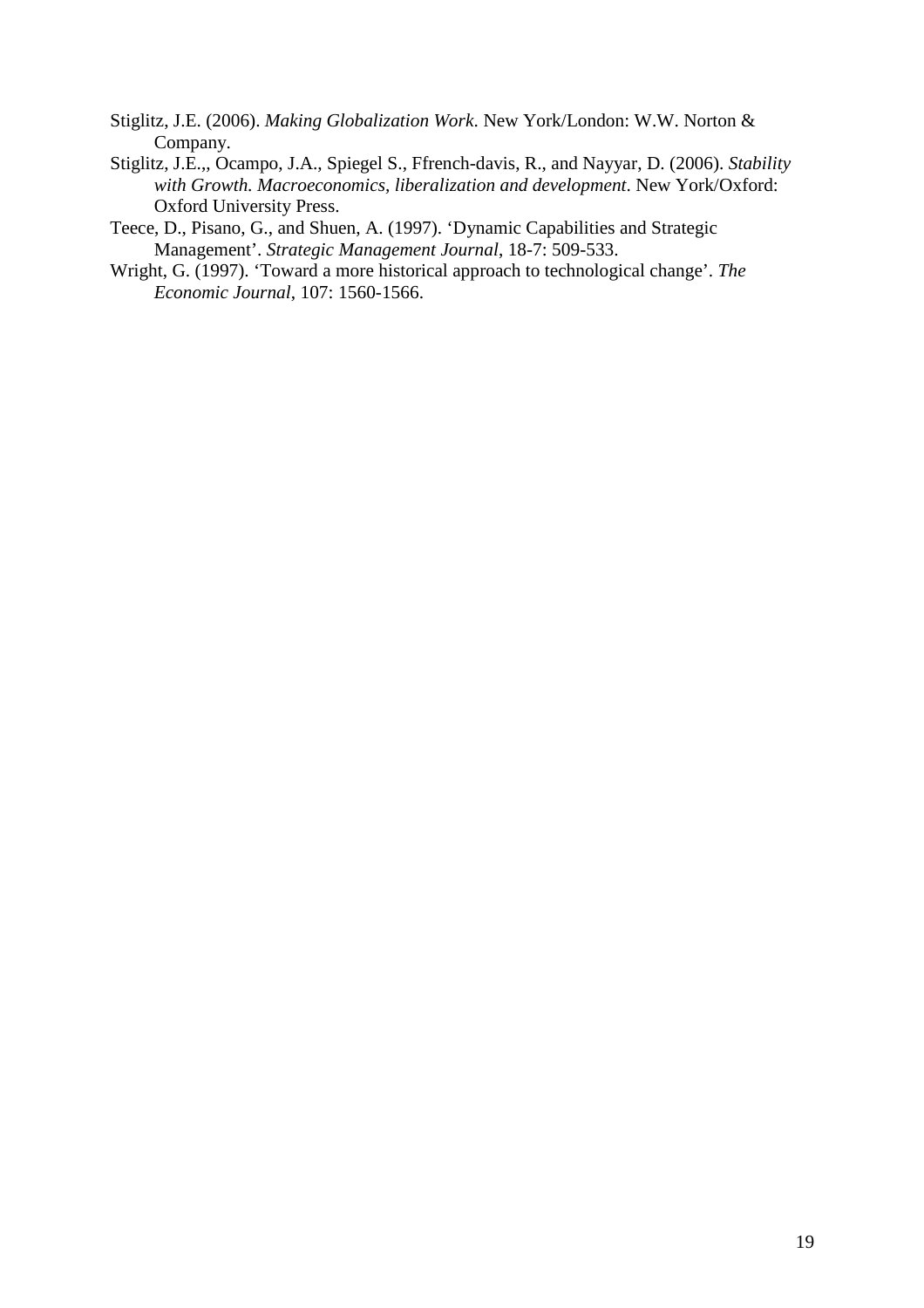## *The Political Economy of Capabilities Accumulation: the Past and Future of Policies for Industrial Development*

## **Book Table of Contents**

## **Preface**

1. The Political Economy of Capabilities Accumulation: The Past and Future of Policies for Industrial Development Cimoli M., Dosi G., Stiglitz J.E.

## **General Introduction**

- 2. Institutions and Policies Shaping Industrial Development: An Introductory Note Cimoli M., Dosi G., Nelson R.R., Stiglitz J.E.
- 3. Technological Learning, Policy Regimes and Growth in a 'Globalized' Economy: Some General Patterns Castaldi C., Cimoli M., Correa N., Dosi G.

## **Industrial Policies in an historical perspective**

- 4. Emulation vs comparative advantage: competing and complementary principles in the history of economic policy Reinert E.
- 5. Industrial Policies in Developing Countries: History and Perspectives Di Maio M.
- 6. Industrial Tariffs, International Trade And Development Akyuz Y.
- 7. The (slow) return of industrial policies in Latin America and the Caribbean Peres W.

#### **National and regional experiences**

- 8. Flying geese and waddling ducks: the different capabilities of East Asia and Latin America to 'demand-adapt' and 'supply-upgrade' their export productive capacity Palma G.
- 9. Microeconomic Evolution in High Uncertainty Contexts: The Manufacturing Sector in Argentina

Kosakoff B., Ramos A.

10. The impact of public policies in brazil along the path from semi-stagnation to growth in a sino-centric market

Castro A.

- 11. The Past, Present and Future of Industrial Policy in India: Adapting to the Changing Domestic and International Environment Singh A.
- 12. Growth and Development in China and India: The Role of Industrial and Innovation Policy in Rapid Catch-up Dahlman C.